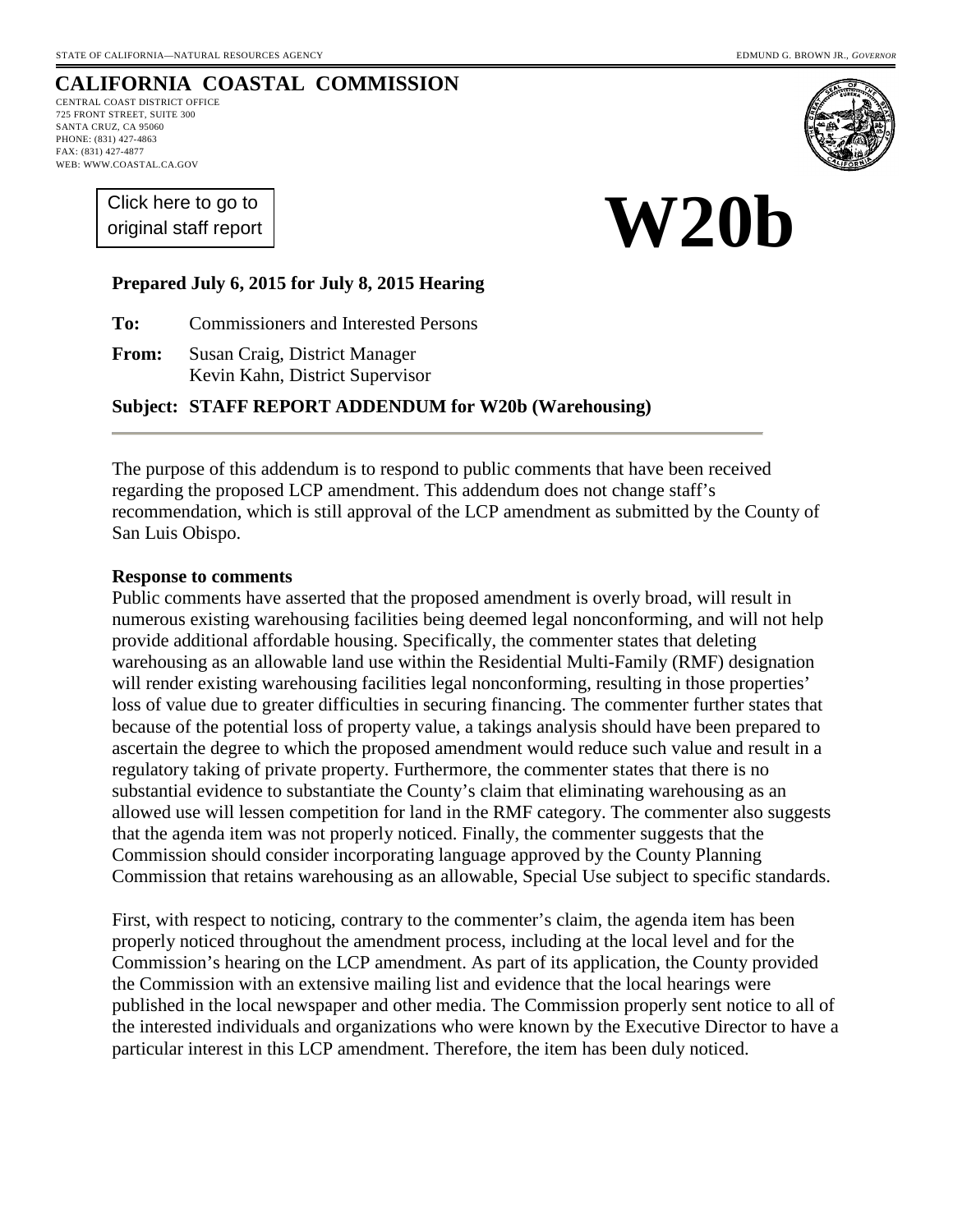#### LCP-3-SLO-15-0013-1 Part D (Warehousing) ADDENDUM

Second, while the Planning Commission approved a tightening of existing Special Use standards that warehousing facilities must meet, the Board of Supervisors decided against this approach and instead voted to prohibit new warehousing uses altogether in the RMF designation. Therefore, while both the Planning Commission and Board approaches could have accomplished similar goals of prioritizing housing within the RMF designation, the Board ultimately decided to eliminate the use, based upon findings that warehousing would still be allowed in Commercial Service, Industrial, and Public Facilities land use designations (designations that are more appropriate for such use rather than within a residential district); that doing so would eliminate competition between industrial and residential use within a residential use district; and that onsite storage space within a particular multi-housing development would still be allowed for residents to satisfy their potential storage needs. Essentially, the Board decided that eliminating warehousing will help harmonize appropriate land uses within residential communities, and also act as a tool in the prioritization and provision of housing.

When reviewing the proposed LCP amendment, the Commission must review the Land Use Plan amendment, as it was submitted to the Commission by the Board, for its consistency with the Chapter 3 policies of the Coastal Act. As stated on page 6 of the staff report, and acknowledged by the commenter, the Coastal Act considers general industrial and general commercial uses, of which warehousing and mini-storage facilities would be classified, as a very low priority land use within the coastal zone. Therefore, the Board's decision to eliminate warehousing eliminates a low Coastal Act priority land use, and is therefore consistent with relevant Coastal Act policies.

Finally, with respect to the request that a takings analysis be prepared because of the proposed amendment's potential impact on property values, the Commission finds that such an analysis is not required at this time. Even with the proposed amendment, properties with RMF designations still have numerous allowed land uses, including a broad range of residential uses as principally permitted, and a host of other uses potentially allowed if use-specific standards are met, including Food and Beverage Retail Sales, Temporary Offices, and Crop Production and Grazing. Furthermore, the proposed amendment specifically allows any existing warehousing facilities in the RMF designation to retain their operation as legal nonconforming uses, which will allow such facilities to continue to operate and be repaired and maintained. The commenter's claim that the amendment could result in the diminution in value of specific properties is highly speculative, and in any case a diminution in value of property does not, by itself, establish an unconstitutional taking.

Attachment 1: Comment Letter from Jeff Edwards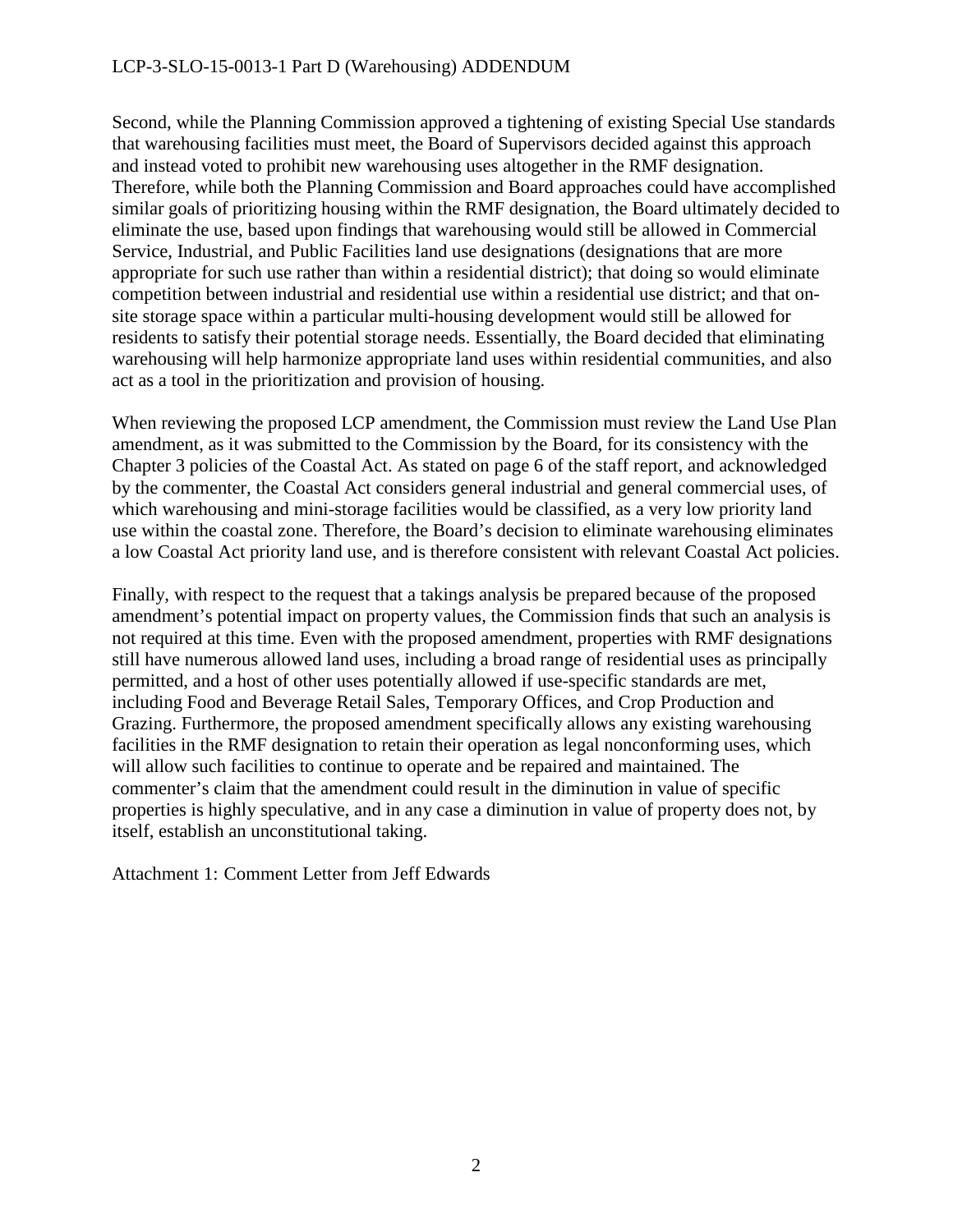# **RECEIVED**

California Coastal Commission 725 Front Street. Suite 300 Santa Cruz. CA 95060-4508

**JUN 8 0 2015** 

 $W20h$ 

#### **CALIFORNIA** COASTAL COMMISSION CENTRAL COAST AREA

June 29, 2015

RE: San Luis Obispo County LCP Amendment Number LCP-3-SL--15-0013-1 Part D (Warehousing)

Dear Mr. Kahn.

The above referenced matter will be considered at the regular meeting of the California Coastal Commission on Wednesday, July 8, 2015. Please be aware, that I oppose the amendment as proposed. The amendment is overly broad and has unintended consequences for a certain class of properties and will render them legal nonconforming. Moreover, there has been no demonstrated need for this amendment as it relates to the provision of housing, affordable or otherwise, in the coastal zone.

I support retaining the existing Special Use status for development of mini-storage facilities in the Residential Multiple Family (RMF) land use category (LUC). The San Luis Obispo County Planning Commission crafted language that made the amendment acceptable. However, the Board of Supervisors "gutted" the important provisions thoughtfully included by the Planning Commission and opted for the outright prohibition of mini-storage (warehouse) facilities in the RMF LUC.

I respectfully request the Commission delay further consideration of this matter or propose modifications that will bring the amendment more in alignment with the original approval by the Planning Commission which is shown immediately below. There is no urgency to this matter. The County has been working on such modifications since 2007 and there has been no demonstrated need for the deletion of mini-storage facilities as an allowable use, as proposed. This is notwithstanding the fact warehousing is a low priority use in the coastal zone.

P.O. Box 6070, Los Osos, CA 93412 (805)235-0873 jhedwardscompany@gmail.com ACQUISITION MARKETING LAND USE REDEVELOPMENT

 $\bar{z}$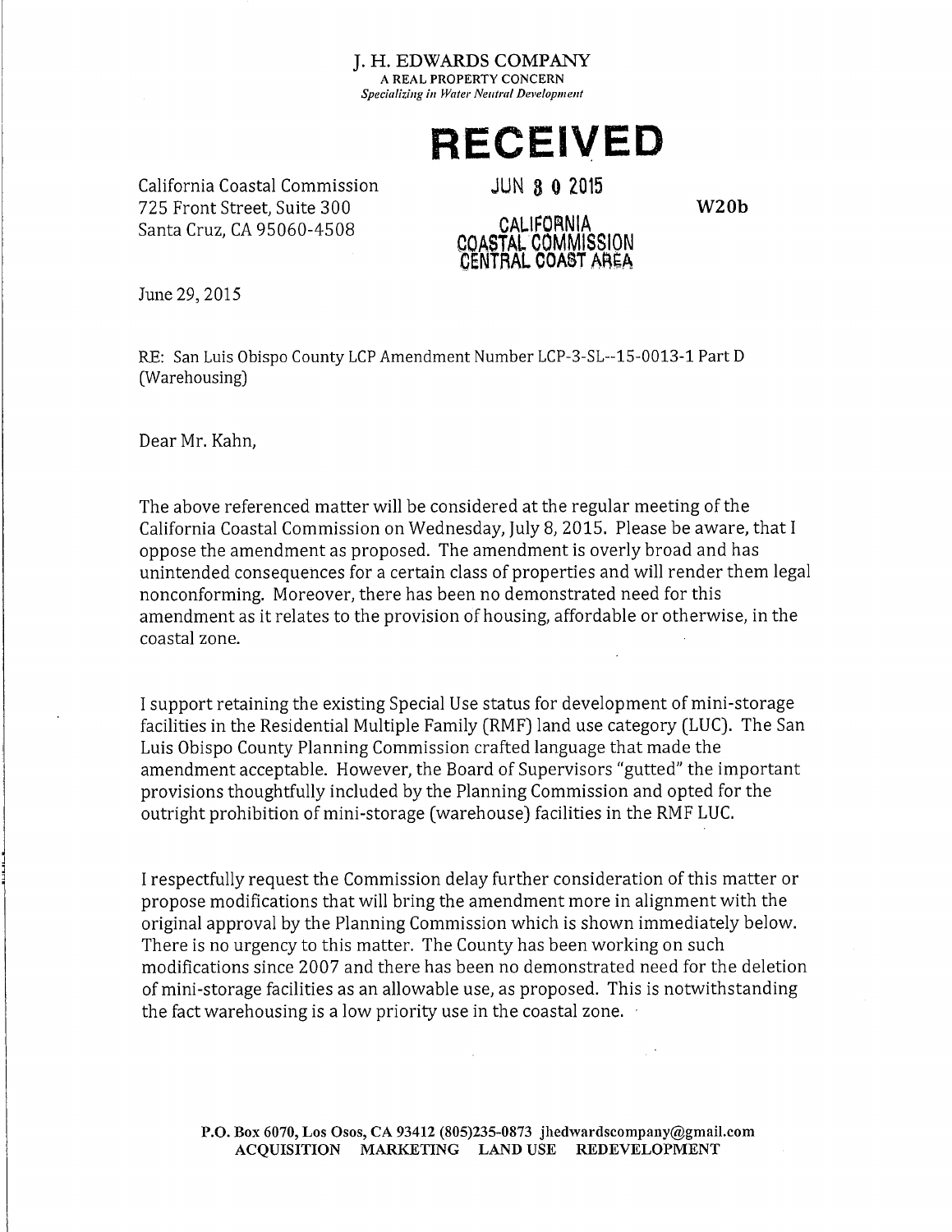#### **I. H. EDWARDS COMPANY** A REAL PROPERTY CONCERN

Specializing in Water Neutral Development

#### **SLO Co. Planning Approval**

23.08.402 - Warehousing: The standards of this section apply to warehouse uses in the Agriculture, Rural Lands and Residential Multi-Family land use categories.

- Limitation on use.  $\mathbf{a}$ 
	- (1) Agriculture and Rural Lands. Warehousing uses in the Agriculture and Rural Lands categories are is limited to storage facilities that support approved agricultural production or processing operations conducted on the same site.
	- (2) Residential Multi-Family, Warehousing in the Residential Multi-Family land use category is limited to mini-storage facilities.
- Permit requirement Residential Multi-Family category. Minor Use Permit approval b. when located in the Residential Multi-Family category, provided that the applicable review authority first find that is required for mini-storage facilities in the Residential Multi-Family land use category, except where a Development Plan is otherwise required by this Title.
- Required findings Residential Multi-Family category. A land use permit may be  $C<sub>1</sub>$ approved only where the Review Authority makes the following findings in addition to those required by Section 23.02.034c:
	- (1) Tthe proposed storage facilities are designed primarily to serve the needs of apartment residents in the same land use category.
	- (2) That residential development is entirely precluded on the site due to:
		- (i) Land use conflicts with existing land uses adiacent to the site, or
		- (ii) Agricultural buffers required by the provisions of the Agriculture Element of the General Plan, or
		- (iii) Limitations on urban services, including but not limited to water or wastewater service, where the service provider cannot, within the foreseeable future, serve residential development. (This finding does not preclude the applicant from obtaining any required approvals for necessary urban services for the proposed mini-storage facility.)
- Development standards Residential Multi-Family category. Warehouse facilities in ed. the Residential Multi-Family land use category are subject to the same site design and site development standards in Chapters 23.04 and 23.05 of this Title as Multi-Family Dwellings.

The proposed amendment will have significant unintended consequences that will render properties legal nonconforming. Using the community of Los Osos as an example, five (5) of the existing six (6) ministorage facilities will become legal nonconforming. A list of properties and their addresses is provided below.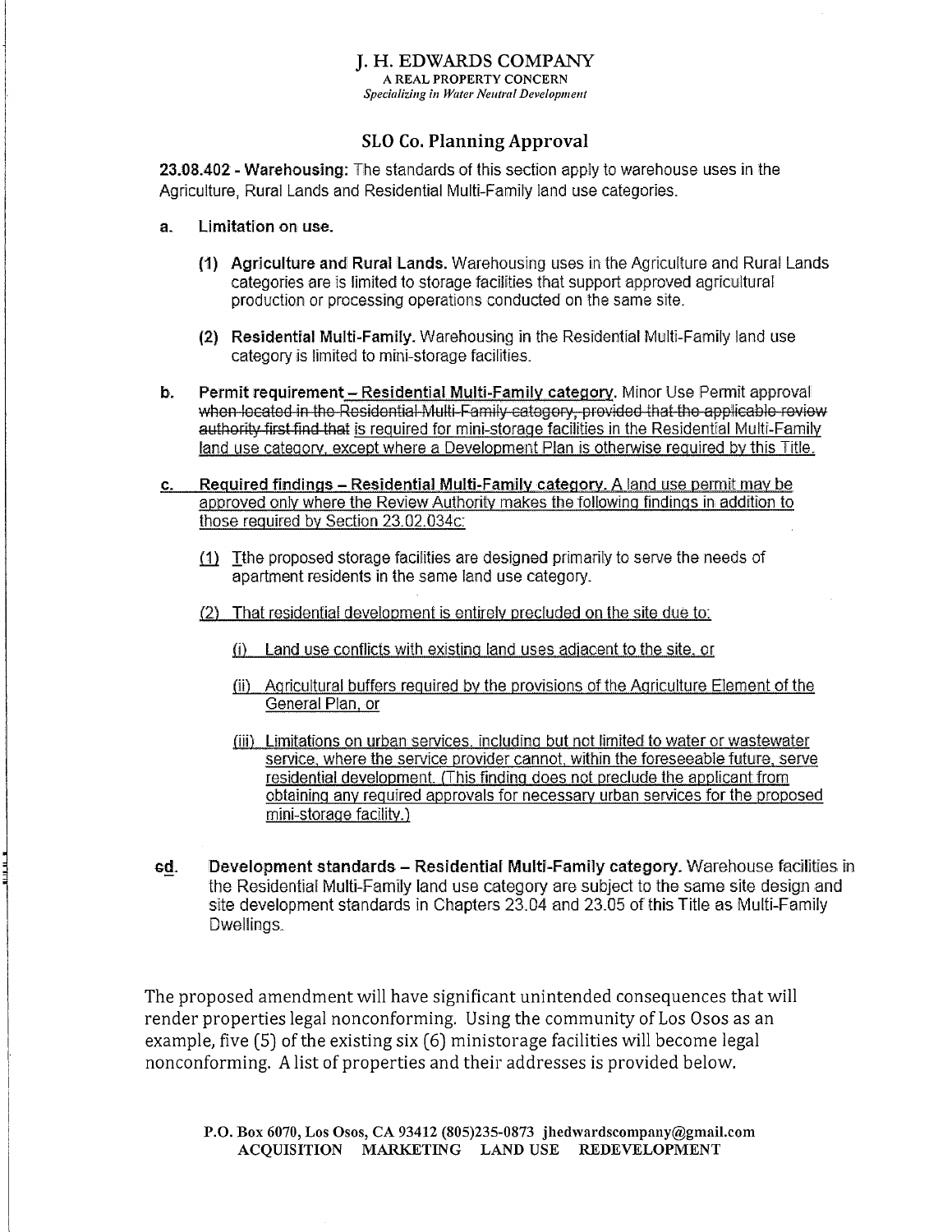# Mini-Storage (warehousing) in the community of Los Osos

| <b>Business</b>       | <b>Address</b>         | Land Use Category |
|-----------------------|------------------------|-------------------|
| Main Mini Storage     | 1380 Santa Ynez Ave.   | <b>RMF</b>        |
| Main Mini Storage     | 2000 Mountain View Dr. | <b>RMF</b>        |
| Bay Osos Mini Storage | 2028 Mountain View Dr. | RMF               |
| Los Osos Mini Storage | 2110 Mountain View Dr. | RMF               |
| Los Osos Mini Storage | 2124 Mountain View Dr. | RMF               |
| Budget Mini Storage   | 1133 Santa Ynez Ave.   | CS                |

Chapter 9 of the Coastal Zone Land Use Ordinance (CZLUO) addresses Nonconforming Uses. Nonconforming Uses may not be expanded and if such a use is destroyed or partially destroyed (fire, explosion, flood or act of God) it is subject to replacement limitations. If 75% or more of the replacement cost of the structure is destroyed then it may not be reconstructed.

Additionally, the status as a legal nonconforming property will likely have a diminution in value. Legal nonconforming properties are more difficult to sell and to finance or refinance. In the post "Great Recession" era of real estate financing and underwriting it is extremely difficult to secure financing for legal nonconforming properties. If financing is available at all, it will be more expensive (i.e. higher interest rate) given the increase in real and perceived risk on the part of lenders.

Presently in Los Osos, Table O allows mini-storage facilities in the Commercial Service, Industrial, Public Facilities and RMF LUC's. In Los Osos, there is no Industrial LUC or available Public Facility LUC. Couple this with the fact that all of the Commercial Service LUC is occupied would make it impossible to develop any additional mini-storage facilities in the community of Los Osos.

Using Los Osos as a further example, there is no shortage of undeveloped land in the RMF LUC. According to the San Luis Obispo County office of Geographic Information Systems (GIS) there is approximately (70) acres of developed RMF. Conversely, there is approximately (69.1) acres of undeveloped RMF. Clearly there are other reasons for the limited development of new RMF housing in the community.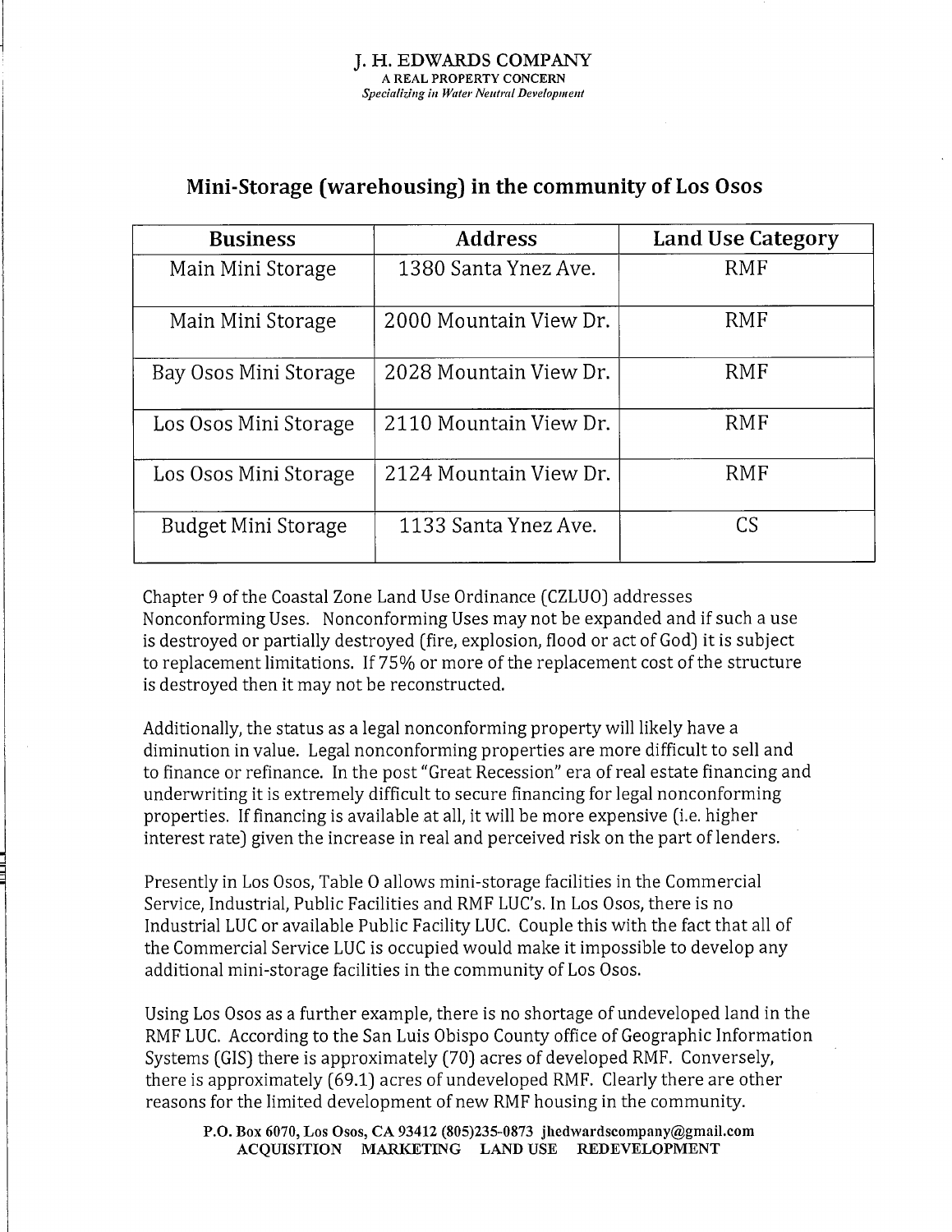The principal constraint in many of the coastal communities, such as Los Osos, Cambria and San Simeon is the availability of water. In the case of Los Osos, the water resource concerns are significant. It may be many years before the situation is addressed to the point new residential development may proceed. To not allow property owners an opportunity to present alternative uses to establish some viable economic use is contrary to good planning and legal precepts.

An important question is, whether, or not, the owners of existing mini-storage facilities that would become legal non-conforming have been properly noticed of the proposed amendment. Given this is a limited class of properties it is feasible to accomplish. Individual owners may want to consult with their lenders, as applicable. It does not appear a proper noticing has occurred.

Finding number 1 asserts that this amendment, if adopted, will lessen competition for land in the RMF category for non-residential uses. There is no substantial evidence to support this assertion. Additionally, Finding number 4 allows the continued operation of the existing mini-storage facilities as legal non-conforming uses but fails to consider the unintended consequences of a diminution in value of existing facilities.

#### **ATTACHMENT1** EXHIBIT LRP2014-00007:A **Findinas**

- The proposed amendments are consistent with the Land Use Element and other 1. adopted elements of the general plan because they will help lessen competition for land in the Residential Multi-family land use category that can be used for the construction of housing, consistent with a) Housing Element objectives to facilitate the development of new housing units and b) Land Use Element principles and policies, including the provision of multi-family housing near shopping, services and transit.
- Under the proposed amendments, mini-storage warehouse facilities will remain  $2<sup>1</sup>$ allowable in the Commercial Service, Industrial and Public Facilities land use categories.
- Under the proposed amendments, multi-family projects will not be precluded from  $\mathbf{a}$ . including on-site storage space for residents as an accessory use.
- Under the proposed amendments, existing mini-storage warehouse facilities may 4. continue their operation, as previously approved, as legal non-conforming uses.
- This project is covered by the general rule that CEQA applies only to projects which 5. have the potential for causing a significant effect on the environment. It can be seen with certainty that there is no possibility that this project may have a significant effect on the environment; therefore, the activity is not subject to CEQA. [Reference: State CEQA Guidelines sec. 15061(b)(3), General Rule Exemption]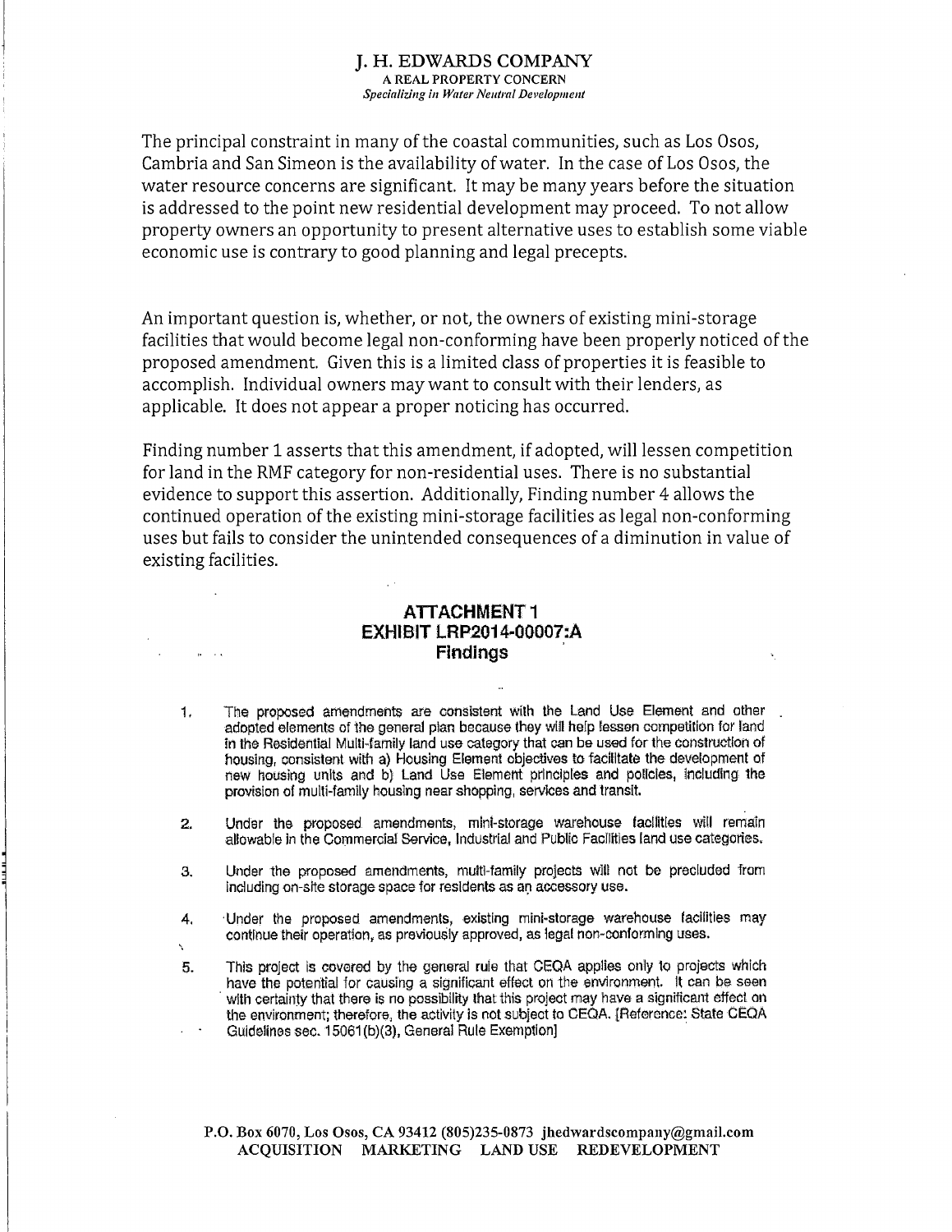Thank you for the opportunity to comment on the proposed amendment. In terms of a cost benefit analysis, I respectfully submit the costs of proceeding with the proposed amendment greatly outweigh any benefits that may accrue to the expansion of housing opportunities in the county. Also, no Takings Analysis has been performed to assess the degree by which the proposed amendment will reduce property values.

In conclusion, I respectfully request the Commission delay further consideration of the proposed amendment until the breadth of unintended consequences may be evaluated. Alternatively, if the Commission wishes to proceed with the amendment, please consider incorporating the language approved the County Planning Commission when the matter was considered. In doing so, the issue of a regulatory taking and the related constitutional issues can be completely avoided by retaining mini-storage in an RMF category as a Special Use in Table O.

Sincerely,

Jeff Edwards

**Jeff Edwards**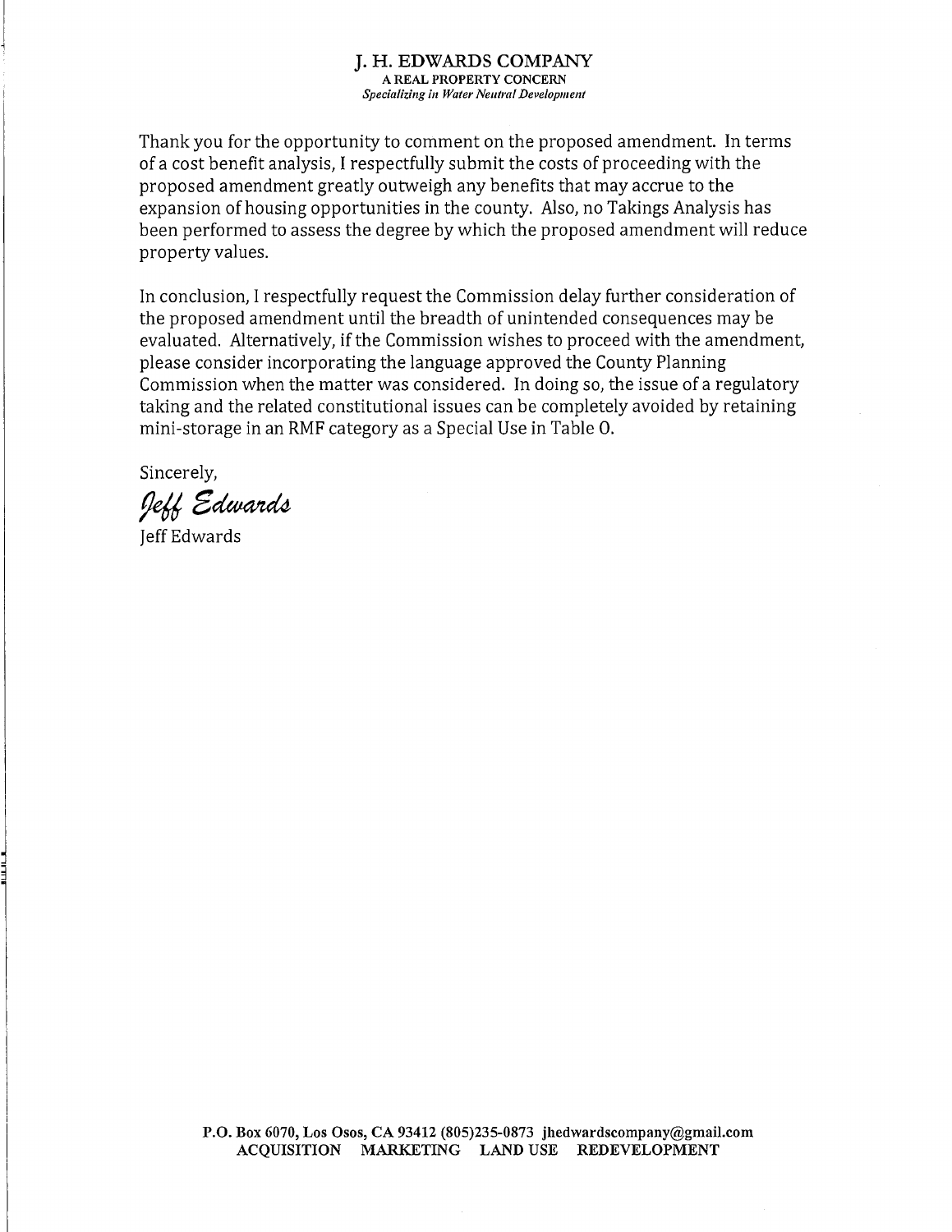# **RECEIVED**

California Coastal Commission 725 Front Street. Suite 300 Santa Cruz. CA 95060-4508

**JUN 8 0 2015** 

 $W20h$ 

#### **CALIFORNIA** COASTAL COMMISSION CENTRAL COAST AREA

June 29, 2015

RE: San Luis Obispo County LCP Amendment Number LCP-3-SL--15-0013-1 Part D (Warehousing)

Dear Mr. Kahn.

The above referenced matter will be considered at the regular meeting of the California Coastal Commission on Wednesday, July 8, 2015. Please be aware, that I oppose the amendment as proposed. The amendment is overly broad and has unintended consequences for a certain class of properties and will render them legal nonconforming. Moreover, there has been no demonstrated need for this amendment as it relates to the provision of housing, affordable or otherwise, in the coastal zone.

I support retaining the existing Special Use status for development of mini-storage facilities in the Residential Multiple Family (RMF) land use category (LUC). The San Luis Obispo County Planning Commission crafted language that made the amendment acceptable. However, the Board of Supervisors "gutted" the important provisions thoughtfully included by the Planning Commission and opted for the outright prohibition of mini-storage (warehouse) facilities in the RMF LUC.

I respectfully request the Commission delay further consideration of this matter or propose modifications that will bring the amendment more in alignment with the original approval by the Planning Commission which is shown immediately below. There is no urgency to this matter. The County has been working on such modifications since 2007 and there has been no demonstrated need for the deletion of mini-storage facilities as an allowable use, as proposed. This is notwithstanding the fact warehousing is a low priority use in the coastal zone.

P.O. Box 6070, Los Osos, CA 93412 (805)235-0873 jhedwardscompany@gmail.com ACQUISITION MARKETING LAND USE REDEVELOPMENT

 $\bar{z}$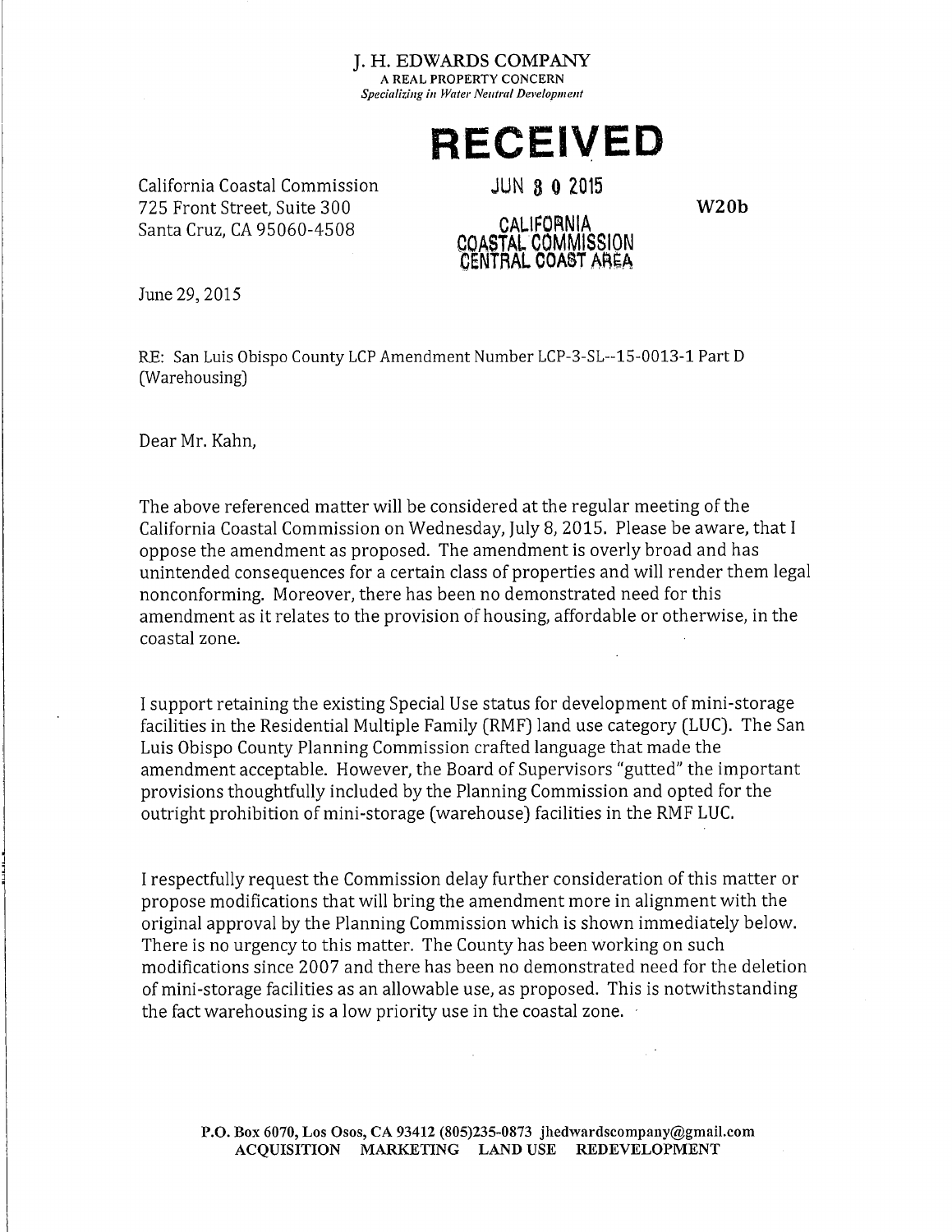#### **I. H. EDWARDS COMPANY** A REAL PROPERTY CONCERN

Specializing in Water Neutral Development

#### **SLO Co. Planning Approval**

23.08.402 - Warehousing: The standards of this section apply to warehouse uses in the Agriculture, Rural Lands and Residential Multi-Family land use categories.

- Limitation on use.  $\mathbf{a}$ 
	- (1) Agriculture and Rural Lands. Warehousing uses in the Agriculture and Rural Lands categories are is limited to storage facilities that support approved agricultural production or processing operations conducted on the same site.
	- (2) Residential Multi-Family, Warehousing in the Residential Multi-Family land use category is limited to mini-storage facilities.
- Permit requirement Residential Multi-Family category. Minor Use Permit approval b. when located in the Residential Multi-Family category, provided that the applicable review authority first find that is required for mini-storage facilities in the Residential Multi-Family land use category, except where a Development Plan is otherwise required by this Title.
- Required findings Residential Multi-Family category. A land use permit may be  $C<sub>1</sub>$ approved only where the Review Authority makes the following findings in addition to those required by Section 23.02.034c:
	- (1) Tthe proposed storage facilities are designed primarily to serve the needs of apartment residents in the same land use category.
	- (2) That residential development is entirely precluded on the site due to:
		- (i) Land use conflicts with existing land uses adiacent to the site, or
		- (ii) Agricultural buffers required by the provisions of the Agriculture Element of the General Plan, or
		- (iii) Limitations on urban services, including but not limited to water or wastewater service, where the service provider cannot, within the foreseeable future, serve residential development. (This finding does not preclude the applicant from obtaining any required approvals for necessary urban services for the proposed mini-storage facility.)
- Development standards Residential Multi-Family category. Warehouse facilities in ed. the Residential Multi-Family land use category are subject to the same site design and site development standards in Chapters 23.04 and 23.05 of this Title as Multi-Family Dwellings.

The proposed amendment will have significant unintended consequences that will render properties legal nonconforming. Using the community of Los Osos as an example, five (5) of the existing six (6) ministorage facilities will become legal nonconforming. A list of properties and their addresses is provided below.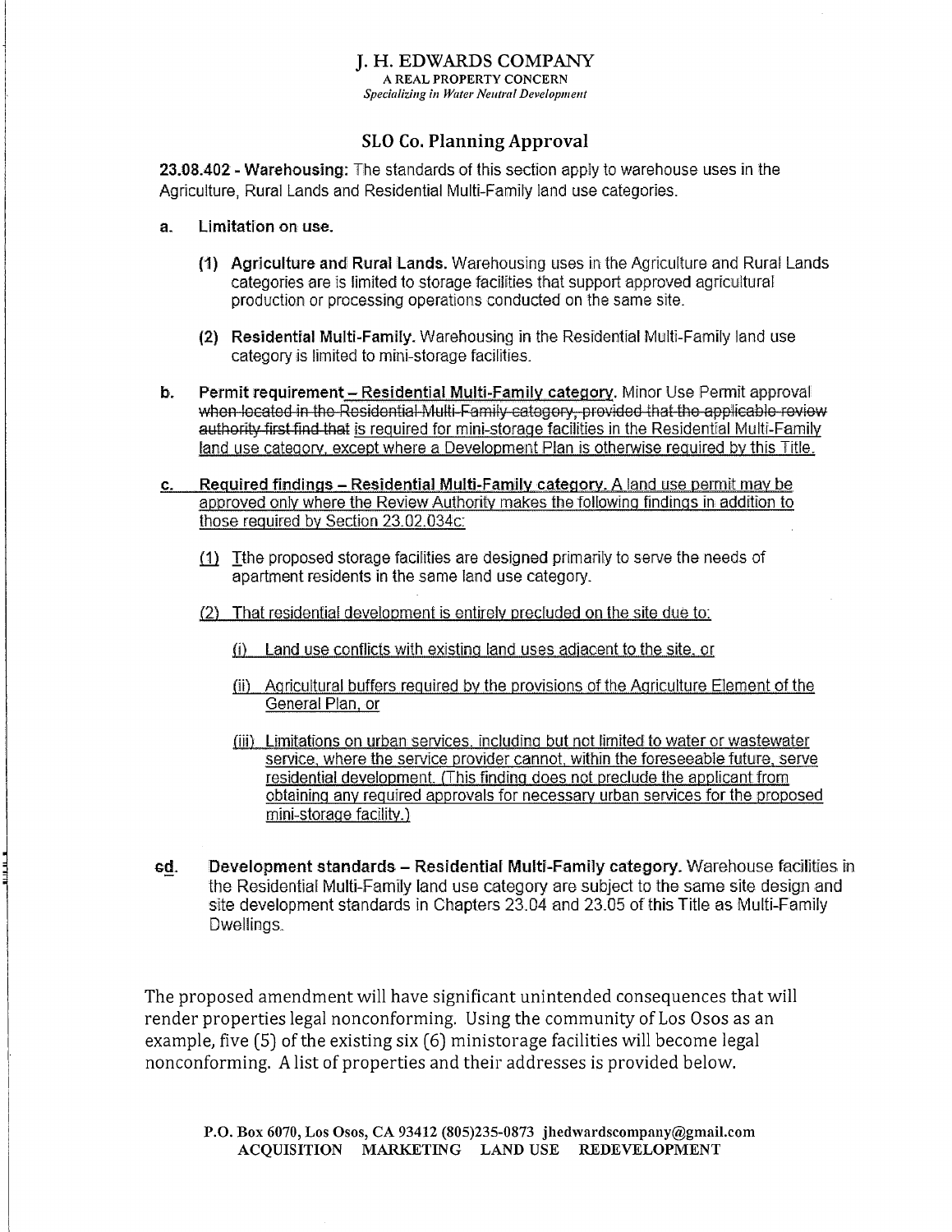# Mini-Storage (warehousing) in the community of Los Osos

| <b>Business</b>       | <b>Address</b>         | Land Use Category |
|-----------------------|------------------------|-------------------|
| Main Mini Storage     | 1380 Santa Ynez Ave.   | <b>RMF</b>        |
| Main Mini Storage     | 2000 Mountain View Dr. | <b>RMF</b>        |
| Bay Osos Mini Storage | 2028 Mountain View Dr. | RMF               |
| Los Osos Mini Storage | 2110 Mountain View Dr. | RMF               |
| Los Osos Mini Storage | 2124 Mountain View Dr. | RMF               |
| Budget Mini Storage   | 1133 Santa Ynez Ave.   | CS                |

Chapter 9 of the Coastal Zone Land Use Ordinance (CZLUO) addresses Nonconforming Uses. Nonconforming Uses may not be expanded and if such a use is destroyed or partially destroyed (fire, explosion, flood or act of God) it is subject to replacement limitations. If 75% or more of the replacement cost of the structure is destroyed then it may not be reconstructed.

Additionally, the status as a legal nonconforming property will likely have a diminution in value. Legal nonconforming properties are more difficult to sell and to finance or refinance. In the post "Great Recession" era of real estate financing and underwriting it is extremely difficult to secure financing for legal nonconforming properties. If financing is available at all, it will be more expensive (i.e. higher interest rate) given the increase in real and perceived risk on the part of lenders.

Presently in Los Osos, Table O allows mini-storage facilities in the Commercial Service, Industrial, Public Facilities and RMF LUC's. In Los Osos, there is no Industrial LUC or available Public Facility LUC. Couple this with the fact that all of the Commercial Service LUC is occupied would make it impossible to develop any additional mini-storage facilities in the community of Los Osos.

Using Los Osos as a further example, there is no shortage of undeveloped land in the RMF LUC. According to the San Luis Obispo County office of Geographic Information Systems (GIS) there is approximately (70) acres of developed RMF. Conversely, there is approximately (69.1) acres of undeveloped RMF. Clearly there are other reasons for the limited development of new RMF housing in the community.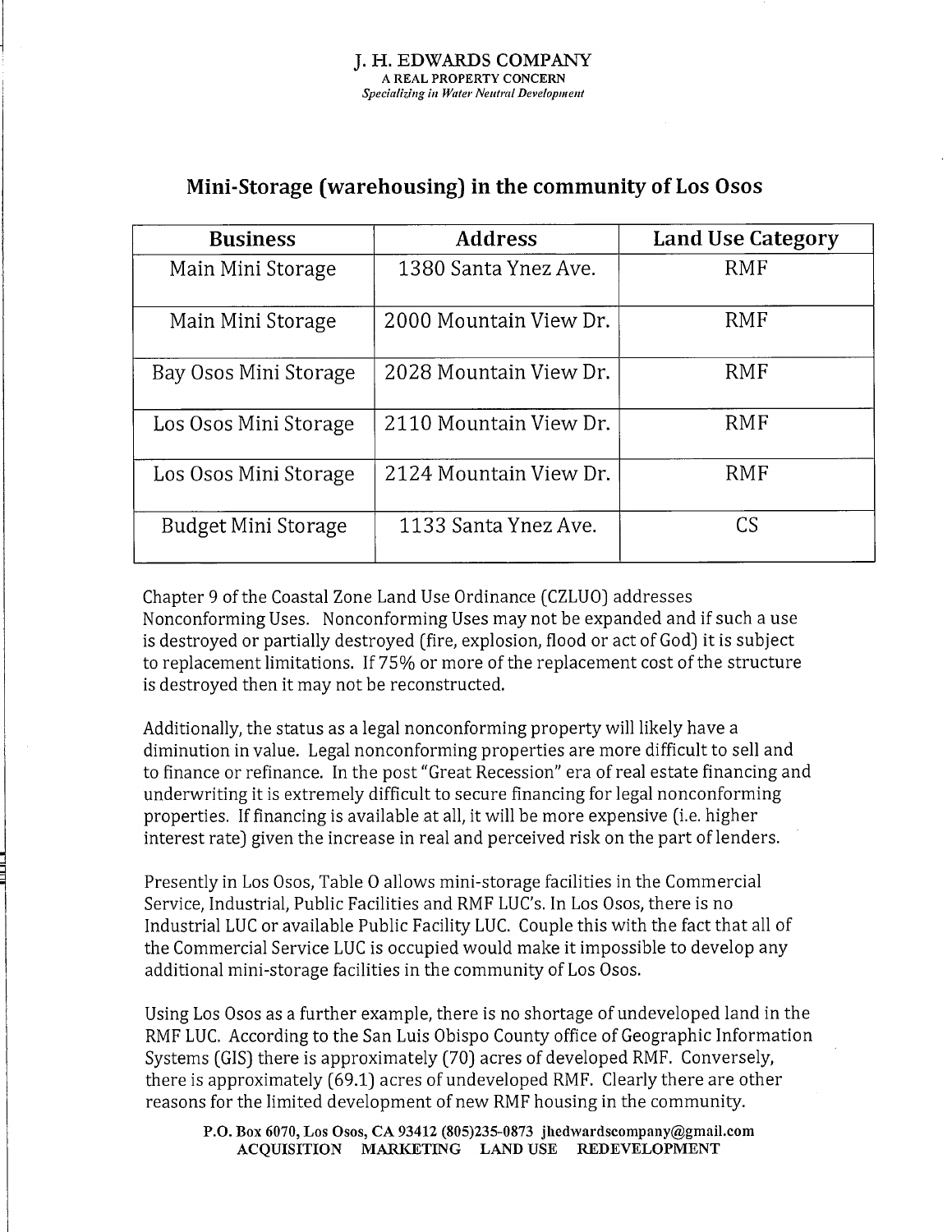The principal constraint in many of the coastal communities, such as Los Osos, Cambria and San Simeon is the availability of water. In the case of Los Osos, the water resource concerns are significant. It may be many years before the situation is addressed to the point new residential development may proceed. To not allow property owners an opportunity to present alternative uses to establish some viable economic use is contrary to good planning and legal precepts.

An important question is, whether, or not, the owners of existing mini-storage facilities that would become legal non-conforming have been properly noticed of the proposed amendment. Given this is a limited class of properties it is feasible to accomplish. Individual owners may want to consult with their lenders, as applicable. It does not appear a proper noticing has occurred.

Finding number 1 asserts that this amendment, if adopted, will lessen competition for land in the RMF category for non-residential uses. There is no substantial evidence to support this assertion. Additionally, Finding number 4 allows the continued operation of the existing mini-storage facilities as legal non-conforming uses but fails to consider the unintended consequences of a diminution in value of existing facilities.

#### **ATTACHMENT1** EXHIBIT LRP2014-00007:A **Findinas**

- The proposed amendments are consistent with the Land Use Element and other 1. adopted elements of the general plan because they will help lessen competition for land in the Residential Multi-family land use category that can be used for the construction of housing, consistent with a) Housing Element objectives to facilitate the development of new housing units and b) Land Use Element principles and policies, including the provision of multi-family housing near shopping, services and transit.
- Under the proposed amendments, mini-storage warehouse facilities will remain  $2<sup>1</sup>$ allowable in the Commercial Service, Industrial and Public Facilities land use categories.
- Under the proposed amendments, multi-family projects will not be precluded from  $\mathbf{a}$ . including on-site storage space for residents as an accessory use.
- Under the proposed amendments, existing mini-storage warehouse facilities may 4. continue their operation, as previously approved, as legal non-conforming uses.
- This project is covered by the general rule that CEQA applies only to projects which 5. have the potential for causing a significant effect on the environment. It can be seen with certainty that there is no possibility that this project may have a significant effect on the environment; therefore, the activity is not subject to CEQA. [Reference: State CEQA Guidelines sec. 15061(b)(3), General Rule Exemption]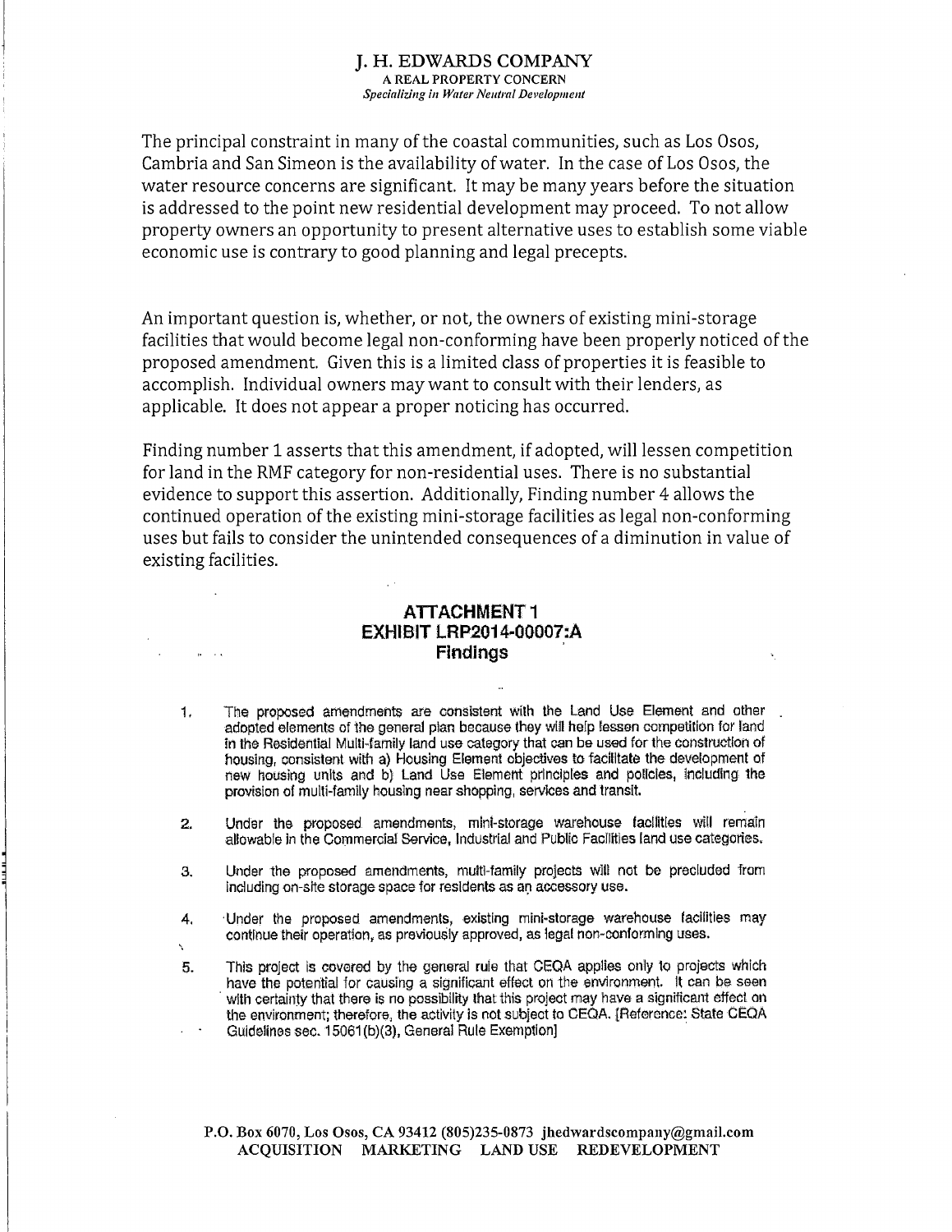Thank you for the opportunity to comment on the proposed amendment. In terms of a cost benefit analysis, I respectfully submit the costs of proceeding with the proposed amendment greatly outweigh any benefits that may accrue to the expansion of housing opportunities in the county. Also, no Takings Analysis has been performed to assess the degree by which the proposed amendment will reduce property values.

In conclusion, I respectfully request the Commission delay further consideration of the proposed amendment until the breadth of unintended consequences may be evaluated. Alternatively, if the Commission wishes to proceed with the amendment, please consider incorporating the language approved the County Planning Commission when the matter was considered. In doing so, the issue of a regulatory taking and the related constitutional issues can be completely avoided by retaining mini-storage in an RMF category as a Special Use in Table O.

Sincerely,

Jeff Edwards

**Jeff Edwards**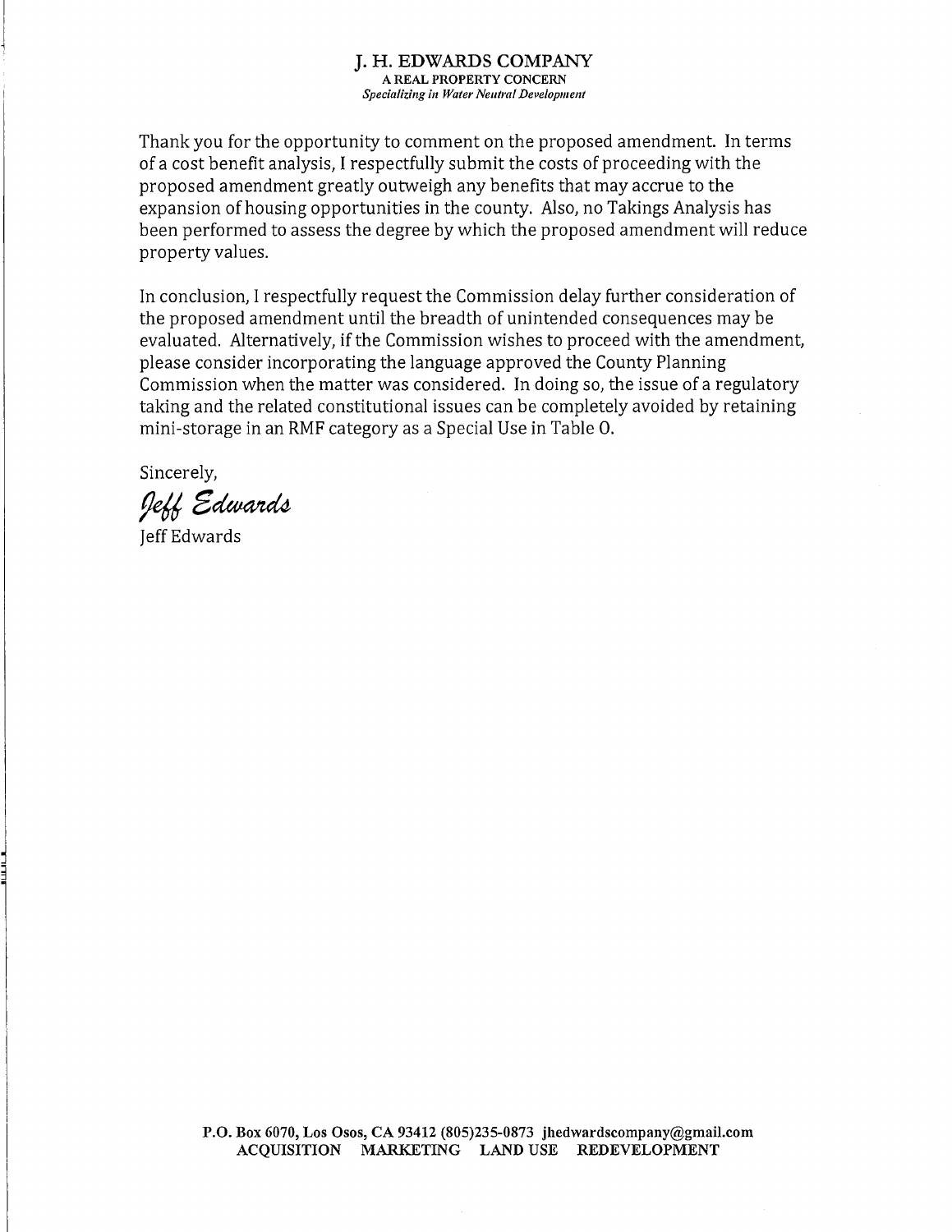# <span id="page-12-0"></span>**CALIFORNIA COASTAL COMMISSION**

CENTRAL COAST DISTRICT OFFICE 725 FRONT STREET, SUITE 300 SANTA CRUZ, CA 95060 PHONE: (831) 427-4863 FAX: (831) 427-4877 WEB: WWW.COASTAL.CA.GOV





#### **Prepared June 18, 2015 for July 18, 2015 Hearing**

**To:** Commissioners and Interested Persons

**From:** Susan Craig, District Manager Kevin Kahn, District Supervisor

**Subject: San Luis Obispo County LCP Amendment Number LCP-3-SLO-15-0013-1 Part D (Warehousing)**

## **SUMMARY OF STAFF RECOMMENDATION**

San Luis Obispo County proposes to amend the Land Use Plan (LUP) and Implementation Plan (IP) components of its certified Local Coastal Program (LCP) by deleting "warehousing" as an allowable land use within the LCP's Residential Multi-Family land use category. Specifically, the amendment would modify Table O (the LCP's table of allowed land uses for each of the coastal zone's thirteen land use designations<sup>[1](#page-12-1)</sup>) of the LUP's Framework for Planning document by deleting warehousing as a special use (i.e. a conditional/appealable use allowed in a particular land use category subject to special standards) in Residential Multi-Family designations, and would amend the IP by deleting a reference to the required standards that warehousing facilities in the Residential Multi-Family land use designation must meet. The primary impetus behind the amendment is to lessen the competition between housing and other uses for Residential Multi-Family-designated land and therefore to maximize housing opportunities in these areas, which tend to be located within existing developed communities near services and transit where such higher density residential development should be encouraged.

The Coastal Act considers general industrial and commercial uses, such as warehousing facilities, a low-priority land use, and encourages the provision of affordable housing, which generally is accommodated via multi-housing developments. Therefore, the proposed amendment would remove a potential barrier to the provision of affordable housing by deleting a low-priority Coastal Act general commercial/industrial use. Removing warehousing facilities will also help ensure visual resource and community character protection of the coastal zone's higher density residential neighborhoods by eliminating the imposition of potentially visually obtrusive warehousing facilities. The amendment will help ensure that such residential development is sited within the coastal zone's existing developed communities and in close

<span id="page-12-1"></span> $\overline{a}$  $1$  The San Luis Obispo County LCP does not have zoning designations, but instead solely land use designations.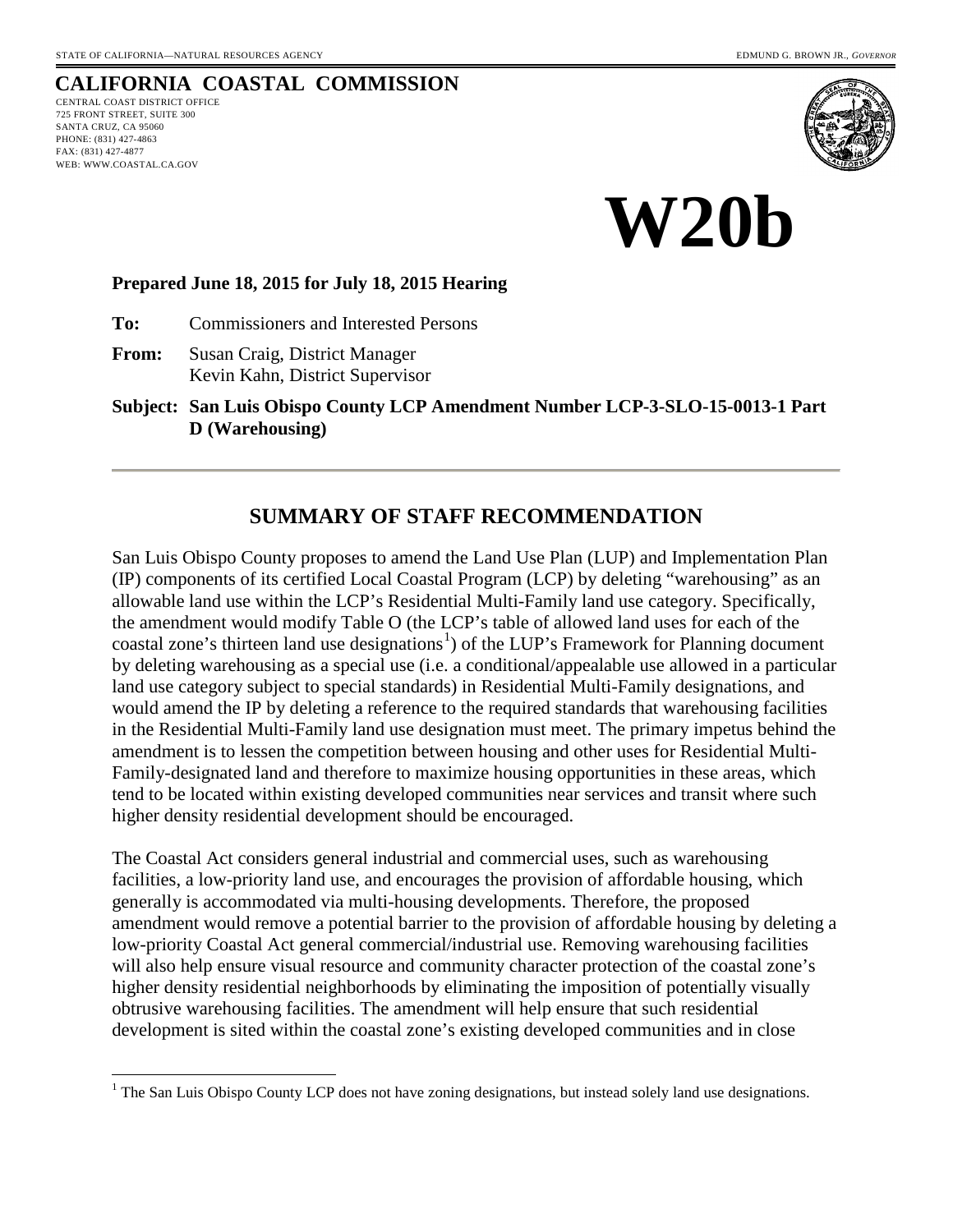proximity to services, both of which are Coastal Act objectives. Finally, because the LUP amendment deletes Coastal Table O's listing of warehousing as an allowable use within the Residential Multi-Family land use designation, the proposed IP amendment's deletion of the required standards for such warehousing facilities within that land use designation is consistent with and adequately carries out the LUP, as amended.

In conclusion, staff recommends that the Commission find the proposed amendment consistent with and adequate to carry out the policies of the Coastal Act and Land Use Plan, and that the Commission **approve** the amendment as submitted. The required motions and resolutions are on page 3.

### **Staff Note: LCP Amendment Action Deadline**

This proposed LCP amendment was filed as complete on June 16, 2015. The proposed amendment affects the LCP's LUP and IP, and the 90-day action deadline is September 14, 2015. Thus, unless the Commission extends the action deadline (it may be extended by up to one year), the Commission has until September 14, 2015 to take a final action on this LCP amendment.

# **TABLE OF CONTENTS**

## **EXHIBITS**

[Exhibit 1: Proposed LCP Amendment](#page-19-0)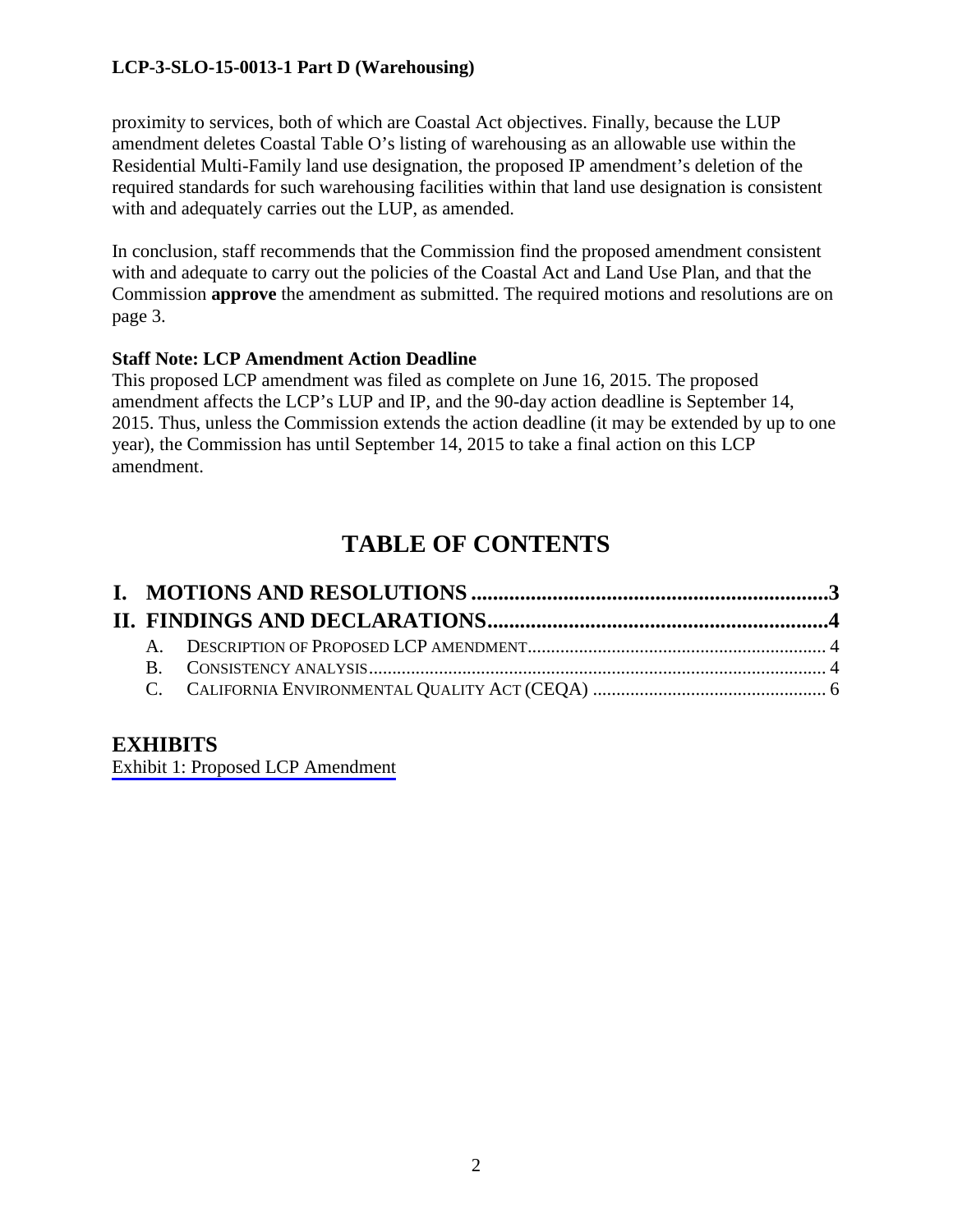# <span id="page-14-0"></span>**I. MOTION AND RESOLUTION**

Staff recommends that the Commission, after public hearing, approve the proposed LCP amendment as submitted. The Commission needs to make two motions in order to act on this recommendation.

## **A. Certify the LUP Amendment as Submitted**

Staff recommends a **YES** vote on the motion below. Passage of the motion will result in certification of the LUP amendment as submitted and the adoption of the following resolution and findings. The motion to certify with suggested modifications passes only upon an affirmative vote of the majority of the appointed Commissioners.

*Motion: I move that the Commission certify Land Use Plan Amendment LCP-3-SLO-15- 0013-1 Part D as submitted by San Luis Obispo County, and I recommend a yes vote.*

*Resolution: The Commission hereby certifies Land Use Plan Major Amendment LCP-3-SLO-15-0013-1 Part D as submitted by San Luis Obispo County and adopts the findings set forth below on the grounds that the amendment conforms with the policies of Chapter 3 of the Coastal Act. Certification of the Land Use Plan amendment complies with the California Environmental Quality Act because either 1) feasible mitigation measures and/or alternatives have been incorporated to substantially lessen any significant adverse effects of the plan on the environment, or 2) there are no further feasible alternatives or mitigation measures that would substantially lessen any significant adverse impacts which the Land Use Plan Amendment may have on the environment.* 

### **B. Certify the IP Amendment as Submitted**

Staff recommends a **NO** vote on the following motion. Failure of this motion will result in the certification of the IP amendment as submitted and adoption of the following resolution and findings. The motion passes only by an affirmative vote of a majority of the Commissioners present.

*Motion: I move that the Commission reject Implementation Plan Amendment LCP-3-SLO-15-0013-1 Part D as submitted by San Luis Obispo County. I recommend a no vote.*

*Resolution: The Commission hereby certifies Implementation Plan Amendment LCP-3-SLO-15-0013-1 Part D as submitted by San Luis Obispo County and adopts the findings set forth in this staff report that, as submitted, the Implementation Plan amendment is consistent with and adequate to carry out the certified Land Use Plan. Certification of the Implementation Plan amendment complies with the California Environmental Quality Act because either 1) feasible mitigation measures and/or alternatives have been incorporated to substantially lessen any significant adverse effects of the plan on the environment, or 2) there are no further feasible alternatives or mitigation measures that would substantially lessen any significant adverse impacts which the Implementation Plan Amendment may have on the environment.*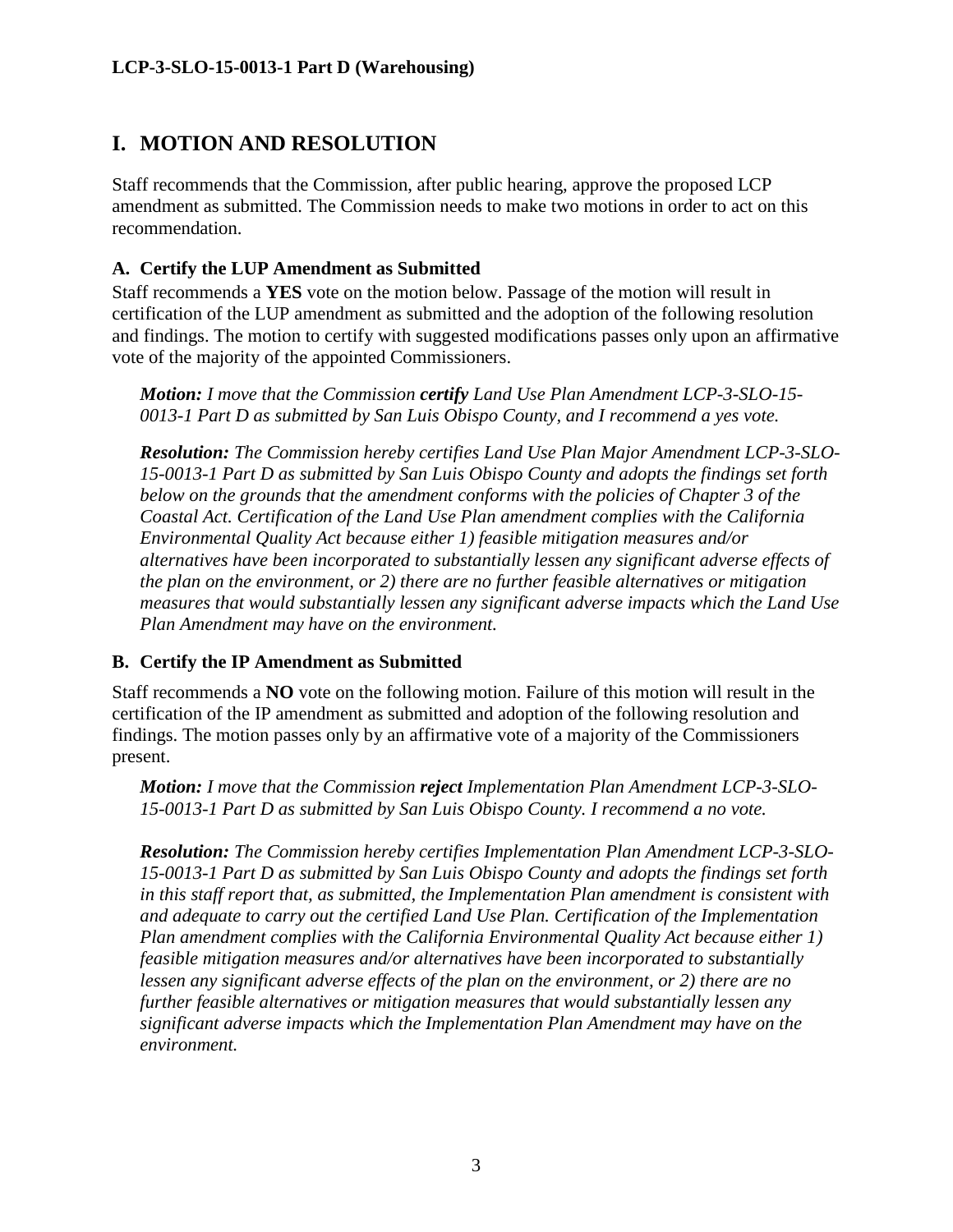# <span id="page-15-0"></span>**II. FINDINGS AND DECLARATIONS**

# <span id="page-15-1"></span>**A. DESCRIPTION OF PROPOSED LCP AMENDMENT**

San Luis Obispo County proposes to amend the Land Use Plan (LUP) and Implementation Plan (IP) components of its certified Local Coastal Program (LCP) by deleting "warehousing" as an allowable land use within the LCP's Residential Multi-Family land use category. Currently, warehousing is listed as an "S-19" use within the Residential Multi-Family designation, meaning it is an allowable use if it meets specific criteria and if required findings are made. Coastal Table O within the LUP's Framework for Planning document lists thirteen land use categories<sup>[2](#page-15-3)</sup>, the allowable uses within those categories, and the permitting status for each, including whether the use is principally permitted (denoted with a "P"), allowed (denoted with an "A"), or special (denoted with an "S"). The S-19 designation requires conformance with the special standards listed in IP Section 23.08.400. This section describes requirements for "Wholesale Trade" uses, with Section 23.08.402 applying to warehousing. For warehousing in the Residential Multi-Family designation, the IP limits such use solely to mini-storage facilities and only when such facilities are found to be designed primarily to serve the needs of apartment residents.

The amendment would modify Table O by deleting warehousing as an S-19 use in the Residential Multi-Family land use designation, and would amend the IP by deleting the special standards identified in Section 23.08.400 that warehousing facilities in the Residential Multi-Family land use designation must meet. The primary impetus behind the amendment is to lessen the competition between housing and other uses for Residential Multi-Family-designated land and therefore to maximize housing opportunities in these areas, which tend to be located within existing developed communities near services and transit where such higher density development should be encouraged.

Please see Exhibit 1 for the proposed LUP and IP amendment language.

# <span id="page-15-2"></span>**B. CONSISTENCY ANALYSIS**

## **Standard of Review**

The proposed amendment affects the LUP and IP components of the San Luis Obispo County LCP. The standard of review for LUP amendments is that they must conform with the policies of Chapter 3 of the California Coastal Act, and the standard of review for IP amendments is that they must conform with and be adequate to carry out the provisions of the certified LUP.

## **LUP Amendment Consistency Analysis**

General industrial and general commercial developments are low-priority land uses under the Coastal Act:

*Section 30222. The use of private lands suitable for visitor-serving commercial recreational facilities designed to enhance public opportunities for coastal recreation shall have priority* 

<span id="page-15-3"></span> $\overline{a}$  $2$  The San Luis Obispo County LCP does not have zoning designations, but instead solely land use designations.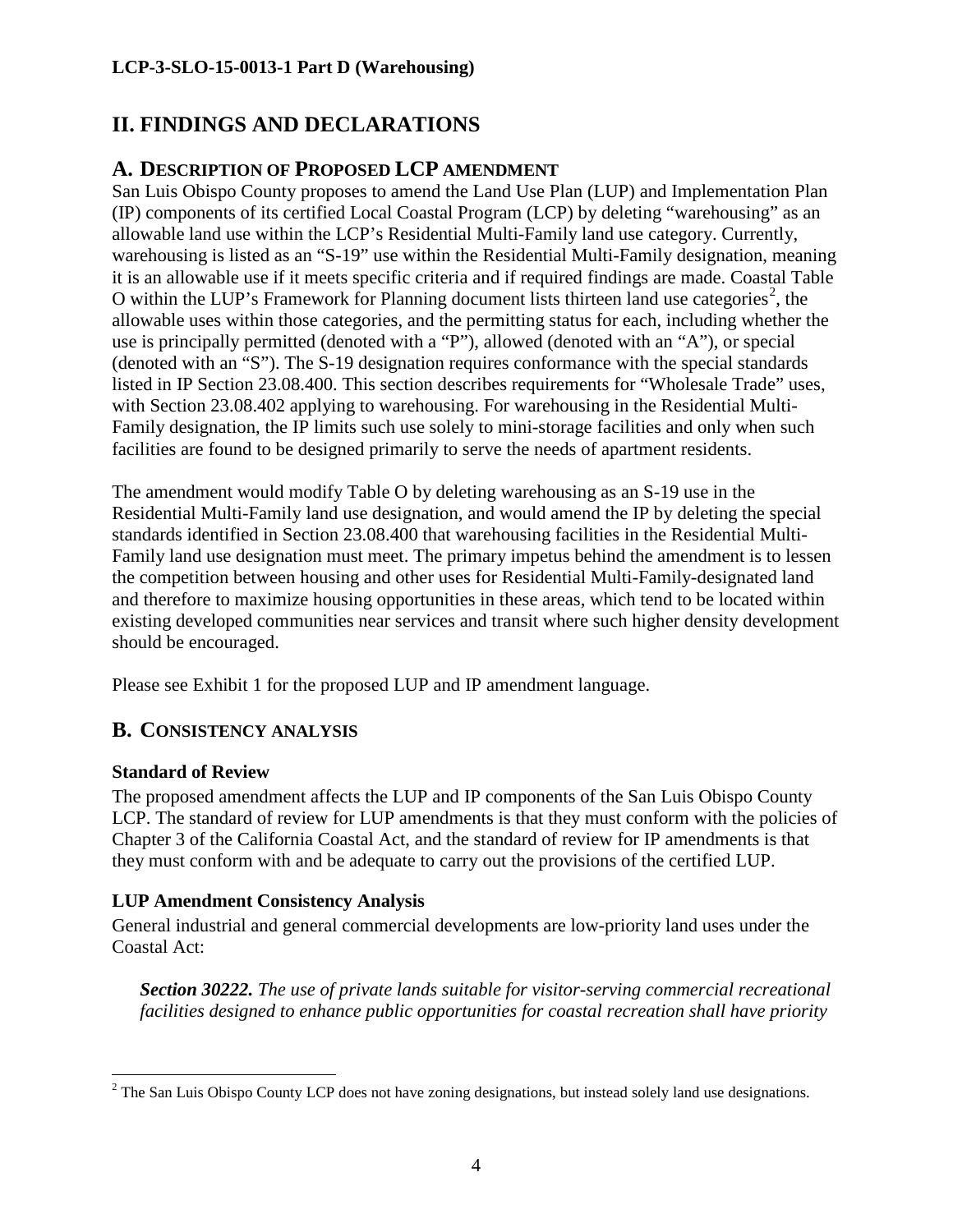*over private residential, general industrial, or general commercial development, but not over agriculture or coastal-dependent industry.* 

The Coastal Act also contains strong requirements to ensure that development protects public views of scenic coastal areas and is visually compatible with the character of surrounding communities:

*Section 30251. The scenic and visual qualities of coastal areas shall be considered and protected as a resource of public importance. Permitted development shall be sited and designed to protect views to and along the ocean and scenic coastal areas, to minimize the alteration of natural land forms, to be visually compatible with the character of surrounding areas, and, where feasible, to restore and enhance visual quality in visually degraded areas. New development in highly scenic areas such as those designated in the California Coastline Preservation and Recreation Plan prepared by the Department of Parks and Recreation and by local government shall be subordinate to the character of its setting.* 

The Coastal Act requires new development to be located within existing developed communities to reduce the dependence on private automobile trips:

*Section 30250(a). (a) New residential, commercial or industrial development, except as otherwise provided in this division, shall be located within, contiguous with, or in close proximity to, existing developed areas able to accommodate it or, where such areas are not able to accommodate it, in other areas with adequate public services and where it will not have significant adverse effects, either individually or cumulatively, on coastal resources…*

*Section 30253(d). New development shall do all of the following:* 

*Minimize energy consumption and vehicle miles traveled.* 

Finally, while not an applicable standard of review for an LUP amendment, it should be noted that the Coastal Act encourages the provision of affordable housing:

*Section 30604(f). The commission shall encourage housing opportunities for persons of low and moderate income. In reviewing residential development applications for low-and moderate-income housing, as defined in paragraph (3) of subdivision (h) of Section 65589.5 of the Government Code, the issuing agency or the commission, on appeal, may not require measures that reduce residential densities below the density sought by an applicant if the density sought is within the permitted density or range of density established by local zoning plus the additional density permitted under Section 65915 of the Government Code, unless the issuing agency or the commission on appeal makes a finding, based on substantial evidence in the record, that the density sought by the applicant cannot feasibly be accommodated on the site in a manner that is in conformity with Chapter 3 (commencing with Section 30200) or the certified local coastal program.* 

*Section 30604(g). The Legislature finds and declares that it is important for the commission to encourage the protection of existing and the provision of new affordable housing opportunities for persons of low and moderate income in the coastal zone.* 

The proposed amendment would prohibit mini-storage facilities (currently the only allowable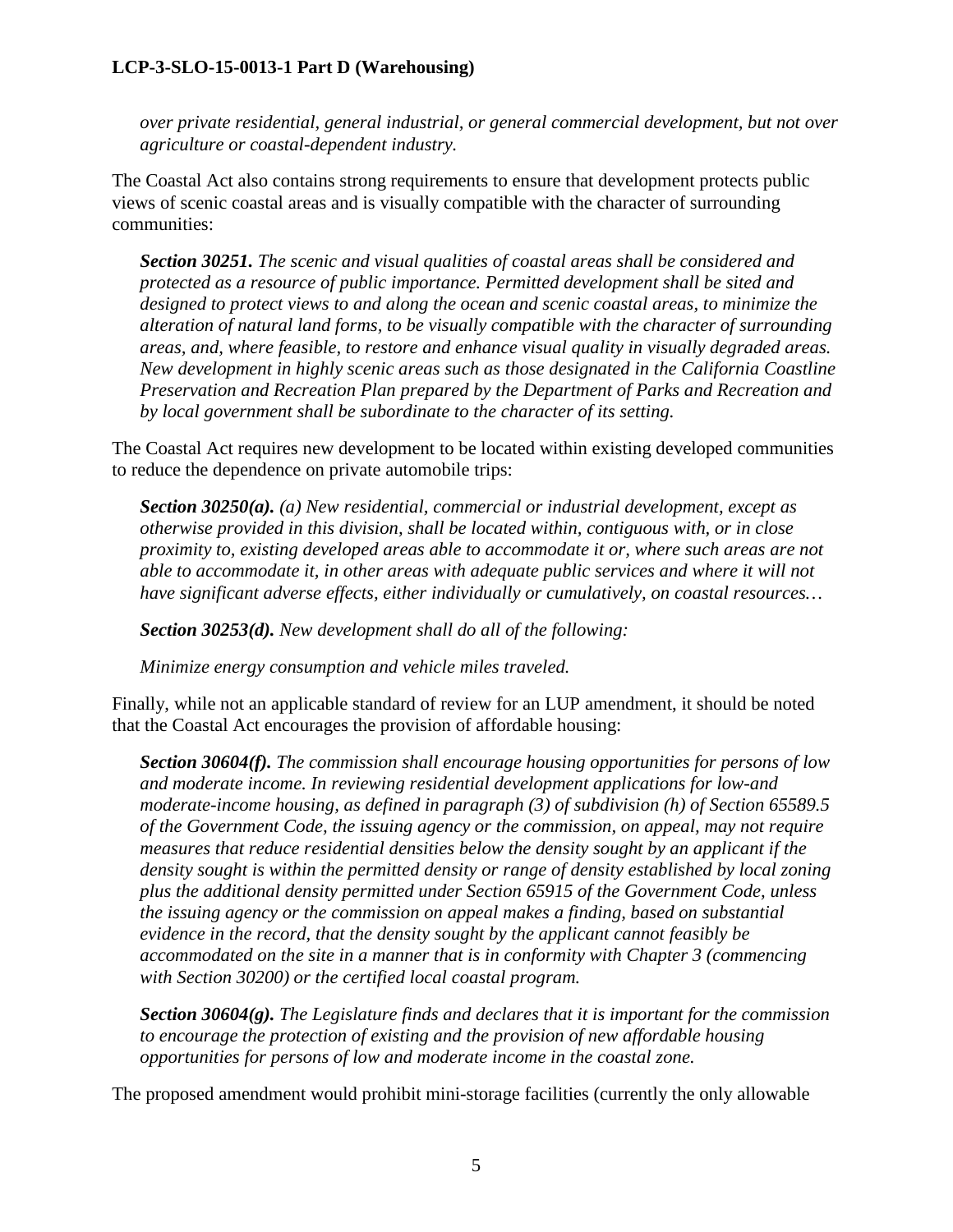type of warehousing facilities within Residential Multi-Family areas) within the coastal zone's higher density residential communities. As described above, the Coastal Act considers general industrial and commercial uses, such as mini-storage facilities, a low-priority land use, and encourages the provision of affordable housing, which generally is accommodated via multi-unit housing developments. Therefore, the proposed amendment would remove a potential barrier to the provision of affordable housing by deleting a low-priority Coastal Act general commercial/industrial use. Removing mini-storage facilities will also help ensure visual resource and community character protection of the coastal zone's higher density residential neighborhoods by eliminating the imposition of potentially visually obtrusive warehousing facilities. Finally, the amendment will help ensure that such residential development is sited within the coastal zone's existing developed communities and in close proximity to services, both of which are Coastal Act objectives.

For the reasons discussed above, the proposed LUP amendment can be found consistent with and adequate to carry out the Coastal Act.

### **IP Amendment Consistency Analysis**

Because the LUP amendment deletes Coastal Table O's listing of warehousing as an allowable use within the Residential Multi-Family land use designation, the proposed IP amendment's deletion of the required standards for such warehousing facilities within that land use designation is consistent with and adequately carries out the LUP, as amended. Therefore, the proposed IP amendment carries out the amended LUP.

# <span id="page-17-0"></span>**C. CALIFORNIA ENVIRONMENTAL QUALITY ACT (CEQA)**

The County, acting as lead CEQA agency, determined that the proposed LCP amendments were categorically exempt from the requirements of CEQA. This staff report has discussed the relevant coastal resource issues with the proposal. All public comments received to date have been addressed in the findings above. All above findings are incorporated herein in their entirety by reference.

The Coastal Commission's review and development process for LCPs and LCP amendments has been certified by the Secretary of Resources as being the functional equivalent of the environmental review required by CEQA. Specifically, Section 21080.9 of the California Public Resources Code – within CEQA – exempts local government from the requirement of preparing an environmental impact report (EIR) in connection with its activities and approvals necessary for the preparation and adoption of a local coastal program amendment. Therefore, local governments are not required to prepare an EIR in support of their proposed LCP amendments, although the Commission can and does use any environmental information that the local government submits in support of its proposed LCP amendments. The Commission's LCP review and approval program has been found by the Resources Agency to be the functional equivalent of the environmental review required by CEQA, pursuant to CEQA Section 21080.5. Therefore the Commission is relieved of the responsibility to prepare an EIR for each LCP amendment.

Nevertheless, the Commission is required, in approving an LCP amendment submittal, to find that the approval of the proposed LCP, as amended, does conform with certain CEQA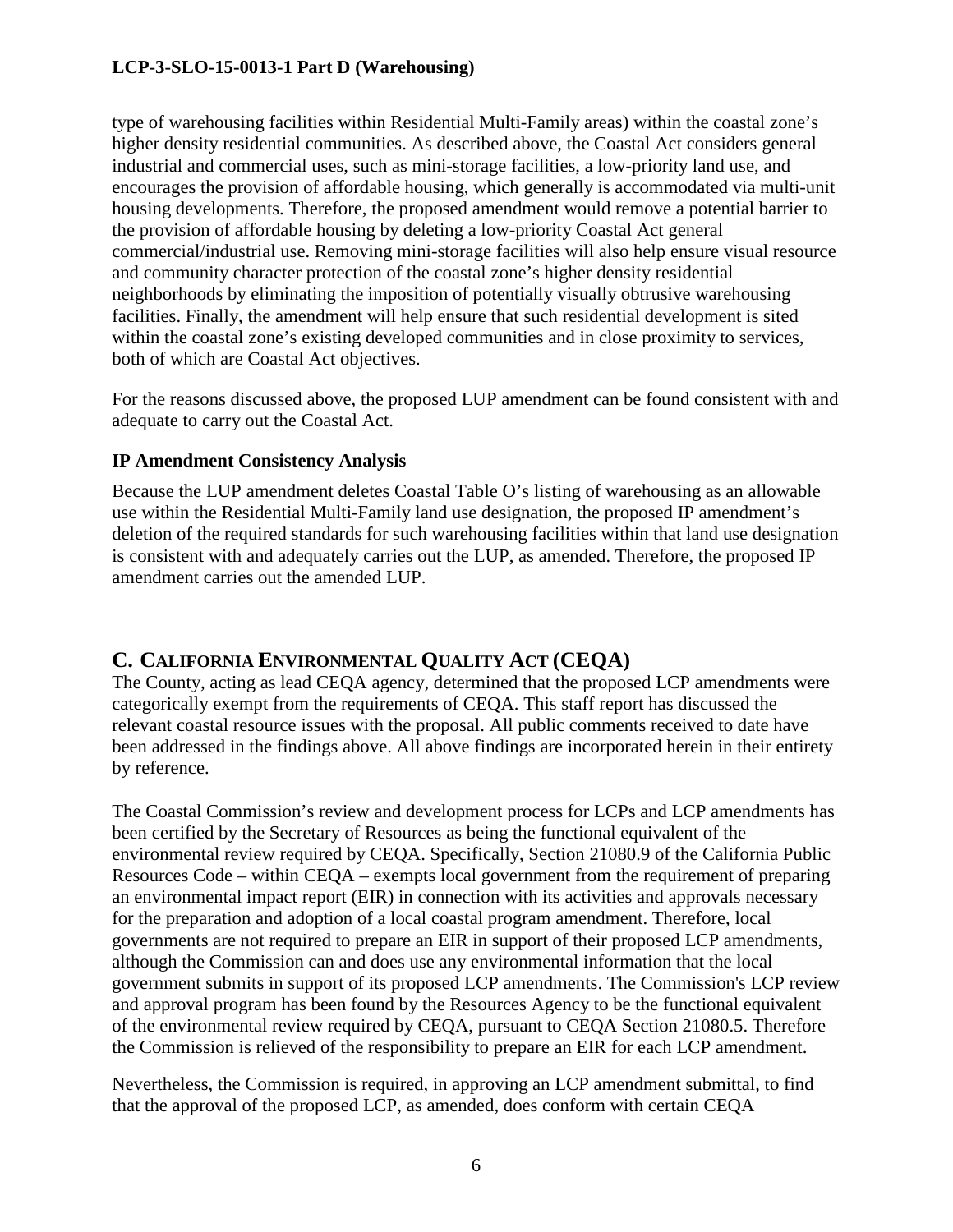provisions, including the requirement in CEQA Section 21080.5(d)(2)(A) that the amended LCP will not be approved or adopted as proposed if there are feasible alternative or feasible mitigation measures available which would substantially lessen any significant adverse impact which the activity may have on the environment. (CEQA Guidelines Sections 13542(a), 13540(f), and  $13555(b)$ ).

The County's LCP Amendment consists of a Land Use Plan (LUP) and Implementation Plan (IP) amendment. The Commission incorporates its findings on Coastal Act conformity into this CEQA finding as if it is set forth in full. This report has discussed the relevant coastal resource issues with the proposal, and has concluded that the proposed LCP amendment is not expected to result in any significant adverse impact on the environment. Thus, it is unnecessary for the Commission to suggest modifications to the proposed amendment to address adverse environmental impacts because the proposed amendment, as submitted, will not result in any significant environmental effects for which feasible mitigation measures would be required.

Thus, the proposed amendment is consistent with CEQA Section 21080.5(d)(2)(A).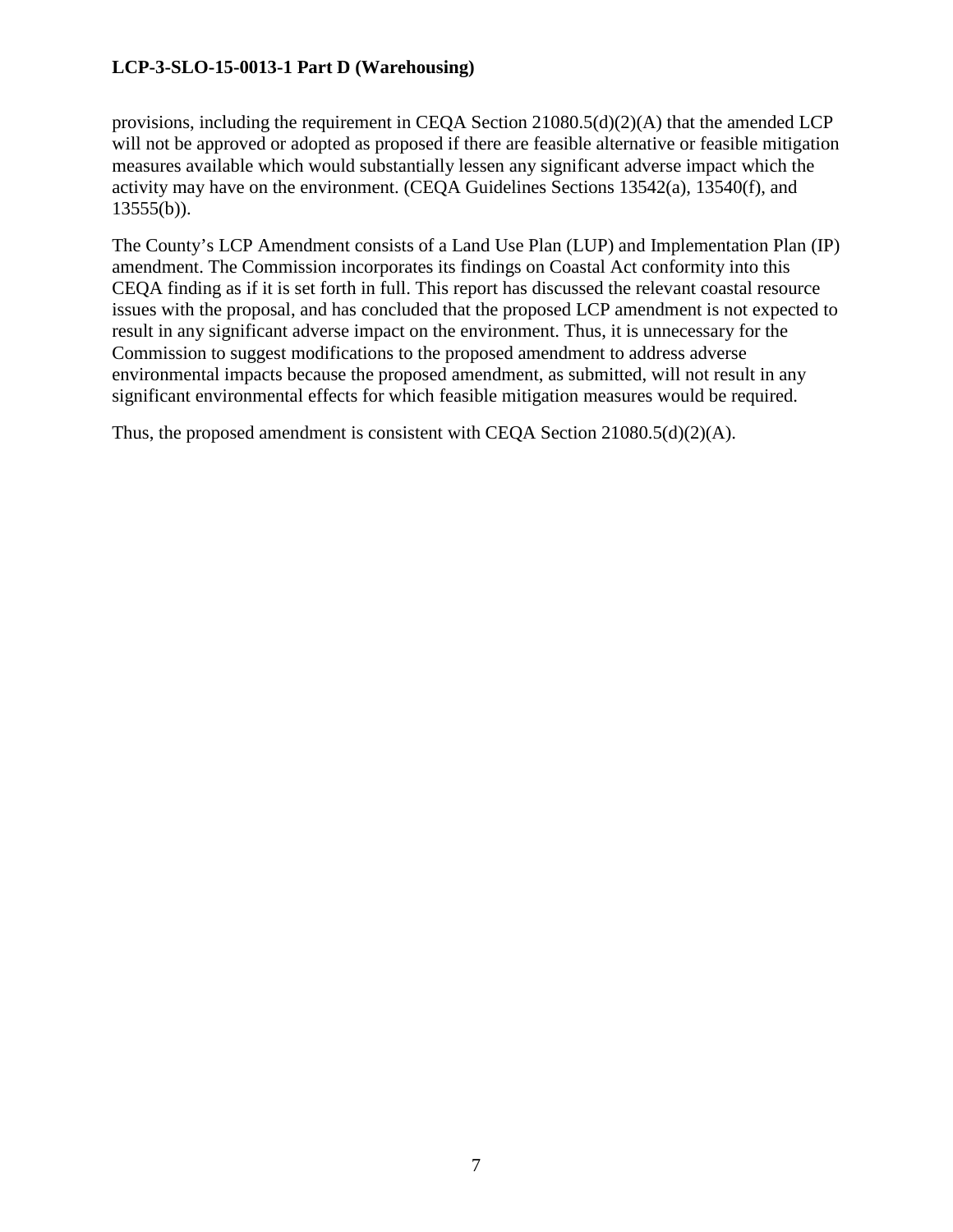# IN THE BOARD OF SUPERVISORS COUNTY OF SAN LUIS OBISPO, STATE OF CALIFORNIA

#### Tuesday, March 24, 2015

<span id="page-19-0"></span>

| <b>PRESENT:</b> Supervisors | Frank R. Mecham, Bruce S. Gibson, Adam Hill, Lynn Compton, and |
|-----------------------------|----------------------------------------------------------------|
|                             | Chairperson Debbie Arnold                                      |

None **ABSENT:** 

#### RESOLUTION NO. 2015-75

RESOLUTION TO AMEND THE SAN LUIS OBISPO COUNTY GENERAL PLAN, FRAMEWORK FOR PLANNING (INLAND), PART I OF THE LAND USE AND CIRCULATION ELEMENTS (LUCE); THE CARRIZO, NORTH COUNTY, SAN LUIS OBISPO, AND SOUTH COUNTY AREA PLANS, PART II OF THE LUCE; THE OFFICIAL MAPS, PART IV OF THE LUCE; THE CONSERVATION AND OPEN SPACE ELEMENT; THE RULES OF PROCEDURE TO IMPLEMENT THE CALIFORNIA LAND CONSERVATION ACT OF 1965; THE REAL PROPERTY DIVISION ORDINANCE, TITLE 21 OF THE COUNTY CODE; THE LAND USE ORDINANCE, TITLE 22 OF THE COUNTY CODE; THE COASTAL ZONE LAND USE ORDINANCE, TITLE 23 OF THE COUNTY CODE AND APPROVAL OF ENVIRONMENTAL DOCUMENTS

The following resolution is now hereby offered and read:

WHEREAS, state law requires that a general plan be adopted; and

WHEREAS, the Land Use and Circulation Element of the San Luis Obispo General Plan was adopted by the Board of Supervisors on September 22, 1980; and

WHEREAS, the Conservation and Open Space Element of the San Luis Obispo General Plan was adopted by the Board of Supervisors on May 20, 2010 and is a proper element of the General Plan; and

WHEREAS, on March 1, 1988, the San Luis Obispo County Board of Supervisors adopted the Local Coastal Program as amendments and additions to the Land Use Element of the San Luis Obispo County General Plan, specifically incorporating the Land Use Plan of the Local Coastal Program into the Land Use Element of the General Plan hereinafter referred to as the "Land Use Element and Local Coastal Plan", and to the San Luis Obispo County Code Titles 19, 21, and 23; and

WHEREAS, state law, public necessity, convenience and general welfare requires that general and specific plans be amended from time to time; and

WHEREAS, Government Code Section 51231 authorizes the Board of Supervisors, by resolution, to adopt rules governing the administration of agricultural preserves, including procedures for initiating, filing, and processing requests to establish preserves; and

WHEREAS, on June 26, 1972, the Board of Supervisors duly adopted Resolution No. 72-396 wherein it adopted "Rules of Procedure to Implement the Land Conservation Act of 1965" in the County of San Luis Obispo pursuant to the provisions of Government Code Section 51231; and

WHEREAS, the Board of Supervisors subsequently amended said Rules of Procedure by duly adopting Resolution No. 73-579 on October 15, 1973, Resolution No. 74-135 on March 16, 1974, Resolution 76-574 on August 10, 1976, Resolution No. 91-370 on July 2, 1991, Resolution No. 95-58 on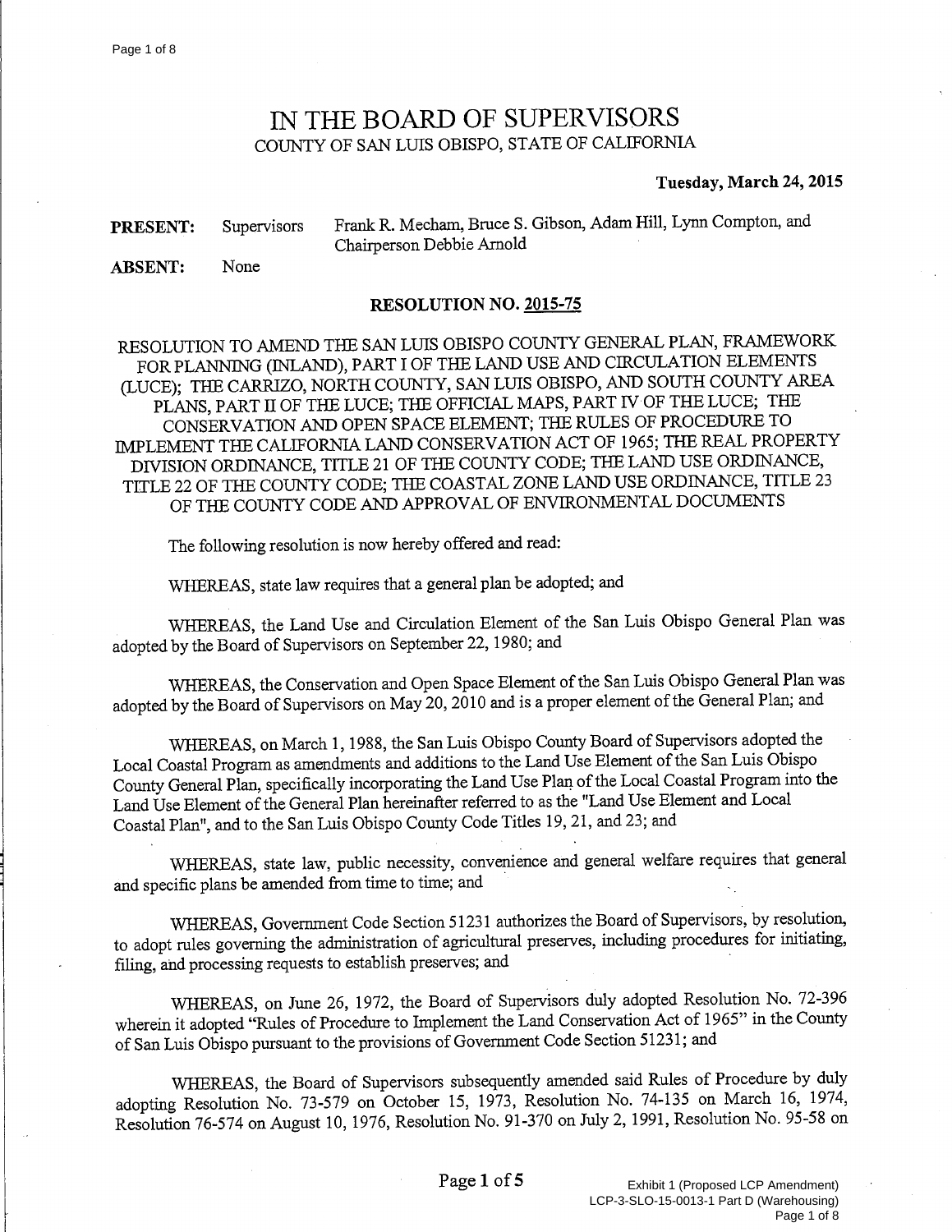$\begin{bmatrix} 1 \\ 2 \\ 3 \end{bmatrix}$ 

February 7, 1995, and Resolution No. 2001-334 on August 14, 2001, Resolution No. 2007-442 on December 4, 2007, Resolution No. 2008-72 on February 26, 2008 and Resolution 2011-373 on November 8, 2011; and

WHEREAS, the Board of Supervisors finds that it is in the public interest to consider further amendments to the previously adopted Rules of Procedure; and

WHEREAS, the Planning Commission of the County of San Luis Obispo after noticed public hearings did recommend amendments to the San Luis Obispo County General Plan, Framework For Planning (Inland), Part I of the Land Use and Circulation Elements (LUCE); the Carrizo, North County, San Luis Obispo, and South County Area Plans, Part II of the LUCE; the Official Maps, Part IV of the LUCE; the Conservation and Open Space Element; the Rules of Procedure to Implement the California Land Conservation Act of 1965; the Real Property Division Ordinance, Title 21 of the County Code; the Land Use Ordinance, Title 22 of the County Code; the Coastal Zone Land Use Ordinance, Title 23 of the County Code; or otherwise took action recommending said amendments.

NOW THEREFORE, BE IT RESOLVED AND ORDERED by the Board of Supervisors of the County of San Luis Obispo, State of California, in a regular meeting assembled on the twenty-fourth day of March, 2015, that the San Luis Obispo County General Plan, Framework For Planning (Inland), Part I of the Land Use and Circulation Elements (LUCE); the Carrizo, North County, San Luis Obispo, and South County Area Plans, Part II of the LUCE; the Official Maps, Part IV of the LUCE; the Conservation and Open Space Element; the Rules of Procedure to Implement the California Land Conservation Act of 1965; the Real Property Division Ordinance, Title 21 of the County Code; the Land Use Ordinance, Title 22 of the County Code; the Coastal Zone Land Use Ordinance, Title 23 of the County Code; be amended as follows:

Amend the San Luis Obispo County General Plan, Land Use and Circulation Element, Official  $1.$ Maps, by changing the designation for the parcels shown on Exhibit LRP2014-00015:C, attached hereto and incorporated herein as though fully set forth. [This document was not certified as part of the Local Coastal Program. Therefore this amendment does not need to be submitted to the California Coastal Commission.]

Amend the San Luis Obispo County General Plan - Land Use and Circulation Element and  $2.$ Conservation and Open Space Element, as such amendment appears on Exhibit LRP2014-00015:C, attached hereto and incorporated herein as though fully set forth. [This document was not certified as part of the Local Coastal Program. Therefore this amendment does not need to be submitted to the California Coastal Commission.]

Amend the "Rules of Procedure to Implement the California Land Conservation Act of 1965" as 3. such amendment appears on Exhibit LRP2014-00015:E attached hereto and incorporated herein as though fully set forth. [This document was not certified as part of the Local Coastal Program. Therefore this amendment does not need to be submitted to the California Coastal Commission.]

Adopt, enact and instruct the Chairperson of the Board of Supervisors to sign "An Ordinance  $4.$ Amending Title 21 Of The San Luis Obispo County Code, The Real Property Division Ordinance, Chapter 3 Relating To Flood Hazard Combining Designation Areas" As Such Amendment Appears On Exhibit LRP2012-00002:B, which is attached hereto and incorporated herein as though fully set forth, and pursuant to Public Resources Code, section 30514, authorize submittal to the California Coastal Commission for consideration and certification.

Adopt, enact and instruct the Chairperson of the Board of Supervisors to sign "An Ordinance 5. Amending Title 22 Of The San Luis Obispo County Code, The Land Use Ordinance, Chapter 22.14 And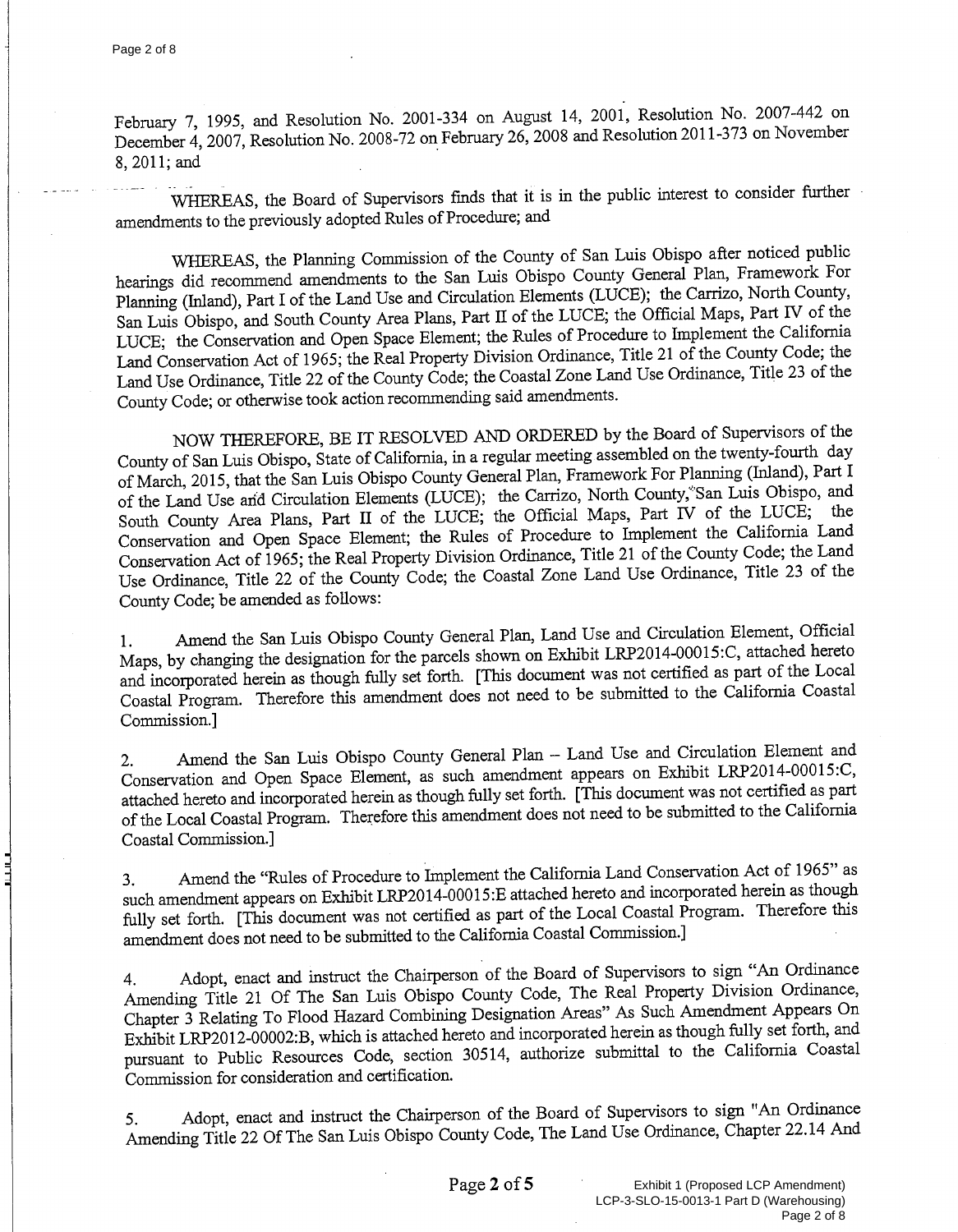Article 8. Relating To Flood Hazard Combining Designation Areas", as such amendment appears on Exhibit LRP2012-00002:C which is attached hereto and incorporated herein as though fully set forth. [This document does not apply to the Coastal Zone and was not certified as part of the Local Coastal Therefore this amendment does not need to be submitted to the California Coastal Program. Commission.].

Adopt, enact and instruct the Chairperson of the Board of Supervisors to sign "An Ordinance 6. Amending Title 23 Of The San Luis Obispo County Code, The Coastal Zone Land Use Ordinance, Chapters 23.07 And 23.11 Relating To Flood Hazard Combining Designation Areas", as such amendment appears on Exhibit LRP2012-00002:D which is attached hereto and incorporated herein as though fully set forth, and pursuant to Public Resources Code, section 30514, authorize submittal to the California Coastal Commission for consideration and certification.

Adopt, enact and instruct the Chairperson of the Board of Supervisors to sign "An Ordinance 7. Amending The Land Use Ordinance, Title 22 Of The San Luis Obispo County Code, Relative To The Renewable Energy Streamlining Program (RESP)", as such amendment appears on Exhibit LRP2014-00015:D which is attached hereto and incorporated herein as though fully set forth. [This document does not apply to the Coastal Zone and was not certified as part of the Local Coastal Program. Therefore this amendment does not need to be submitted to the California Coastal Commission.].

Adopt, enact and instruct the Chairperson of the Board of Supervisors to sign "An Ordinance 8. Amending The San Luis Obispo County Land Use Ordinance, Title 22 Of The County Code, Relative To Mini-Storage Warehouse Facilities In The Residential Multi-Family Land Use Category", as such amendment appears on Exhibit LRP2014-00007:B which is attached hereto and incorporated herein as though fully set forth. [This document does not apply to the Coastal Zone and was not certified as part of the Local Coastal Program. Therefore this amendment does not need to be submitted to the California Coastal Commission.].

Amend Table O of the Coastal Zone Framework for Planning, Land Use Element and Coastal 8.5 Program of the San Luis Obispo County General Plan, as such amendment appears on Exhibit LRP2014-00007:C, attached hereto and incorporated herein as though fully set forth, and pursuant to Public Resources Code, section 30514, authorize submittal to the California Coastal Commission for consideration and certification.

Adopt, enact and instruct the Chairperson of the Board of Supervisors to sign "An Ordinance 9. Amending The San Luis Obispo County Coastal Zone Land Use Ordinance, Title 23 Of The County Code, Relative To Mini-Storage Warehouse Facilities In The Residential Multi-Family Land Use Category", as such amendment appears on Exhibit LRP2014-00007:D which is attached hereto and incorporated herein as though fully set forth, and pursuant to Public Resources Code, section 30514, authorize submittal to the California Coastal Commission for consideration and certification.

Adopt, enact and instruct the Chairperson of the Board of Supervisors to sign "An Ordinance 10. Amending Specific Sections of the San Luis Obispo County Land Use Ordinance, Title 22 of the County Code and the Coastal Zone Land Use Ordinance, Title 23 of the County Code" which is attached hereto and incorporated herein as though fully set forth.

BE IT FURTHER RESOLVED AND ORDERED that the environmental documents for the above enacted amendments be approved as follows:

Regarding the amendments that were processed on the basis of a General Rule Exemptions 1. (Flood Hazard and Residential Multi-Family), the Board of Supervisors finds that the activity is covered by a general rule exemption (State CEQA Guidelines section 15061(b)(3) from the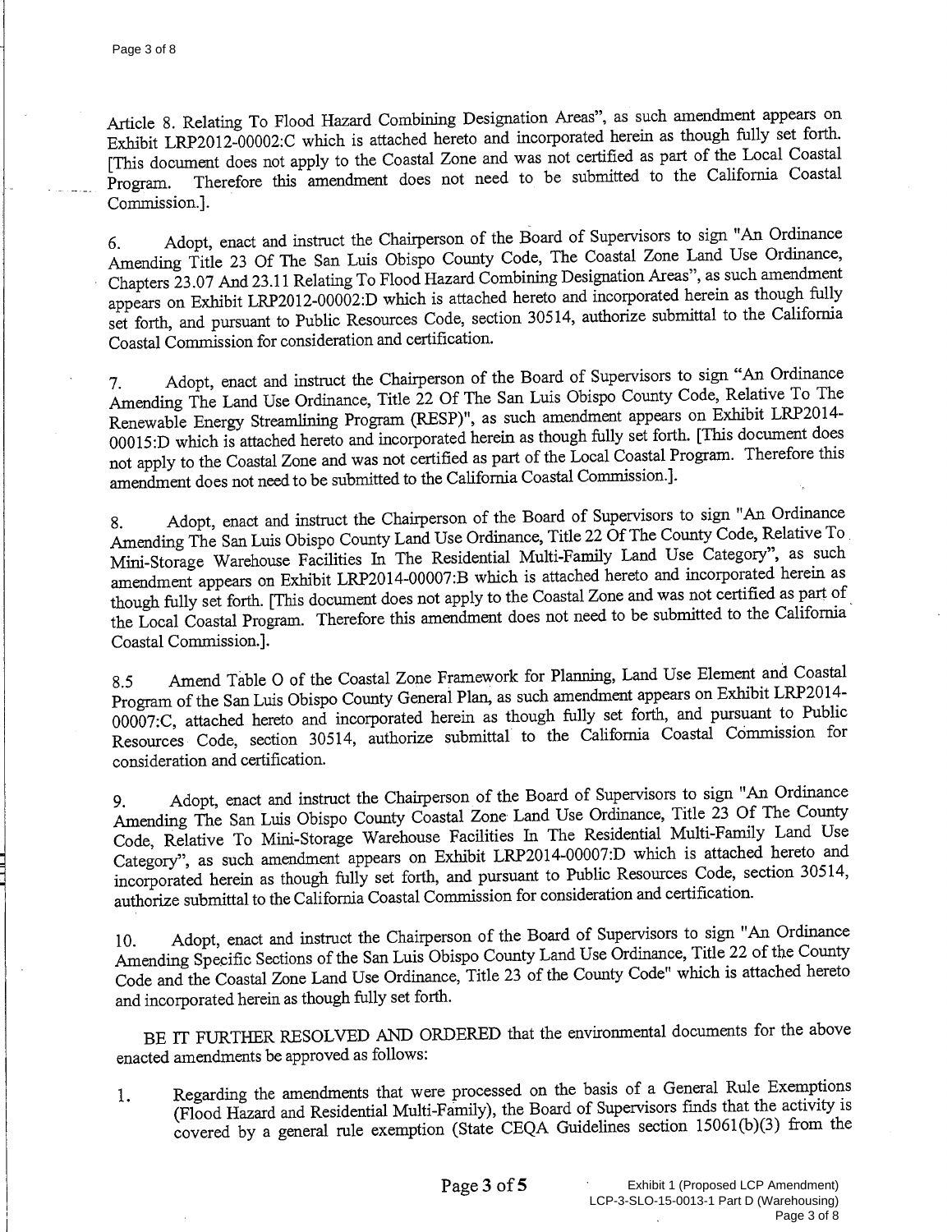$2.$ 

California Environmental Quality Act (CEQA) because it can be seen with certainty that there is no possibility that the activity in question may have a significant effect on the environment.

Regarding the amendment that was processed on the basis of a proposed Final Environmental Impact Report (FEIR) (RESP-LRP2014-00015:A), the Board of Supervisors reviewed and considered the proposed Final Environmental Impact Report together with all comments received during the public review process prior to enacting the amendments. Further, on the basis of the environmental review and comments received for the Final Environmental Impact Report, there is substantial evidence that the amendments will have significant, unmitigable, unavoidable, adverse effects on the environment; therefore the Board of Supervisors hereby certifies the Final Environmental Impact Report pursuant to the applicable provisions of the California Environmental Quality Act (CEQA) and adopts the recommended findings of the County Environmental Coordinator, and adopts statements of overriding consideration, which are attached hereto in Exhibit LRP2014-00015:A and incorporated herein as though fully set forth. The Final Environmental Impact Report prepared reflects the independent judgment of the County of San Luis Obispo, acting as the lead agency for the adoption and amendments.

BE IT FURTHER RESOLVED AND ORDERED that this resolution with respect to Exhibits LRP2012-00002:B, LRP2012-00002:D, LRP2014-00007:C, and LRP2014-00007:D shall become operative automatically, pursuant to 14 California Code of Regulations §13551(b)(1), upon the certification without any modifications or amendments to said amendments by the California Coastal Commission and upon acknowledgment by the San Luis Obispo County Board of Supervisors of receipt of the Commission's resolution of certification pursuant to 14 California Code of Regulations §13544. In the event that the California Coastal Commission recommends modifications to said amendments, the amendments with modification shall be processed in accordance with Government Code § 65350 et seq., before final local government adoption of the amendments with the modifications suggested by Coastal Commission pursuant to 14 California Code of Regulations §13551(b)(2), or before the Board of Supervisors resubmits, pursuant to Public Resources Code Section 30512 and 30513, any additional amendments to satisfy the Commission's recommended changes.

BE IT FURTHER RESOLVED AND ORDERED that the local coastal program is intended to be carried out in a manner fully in conformity with the Coastal Act.

BE IT FURTHER RESOLVED AND ORDERED that in accordance with Government Code Section 25131, after reading of the title of the ordinances, further reading of the ordinances in full is waived.

BE IT FURTHER RESOLVED AND ORDERED that this resolution shall be effective on the same date as Ordinances 3288, 3289, 3290, 3291, 3292, 3293 and 3294, said date being April 25, 2015.

Upon motion of Supervisor Gibson, seconded by Supervisor Hill, and on the following roll call vote, to wit:

Supervisors Gibson, Hill, Mecham, and Compton AYES:

Chairperson Arnold NOES:

None **ABSENT:** 

**ABSTAINING: None**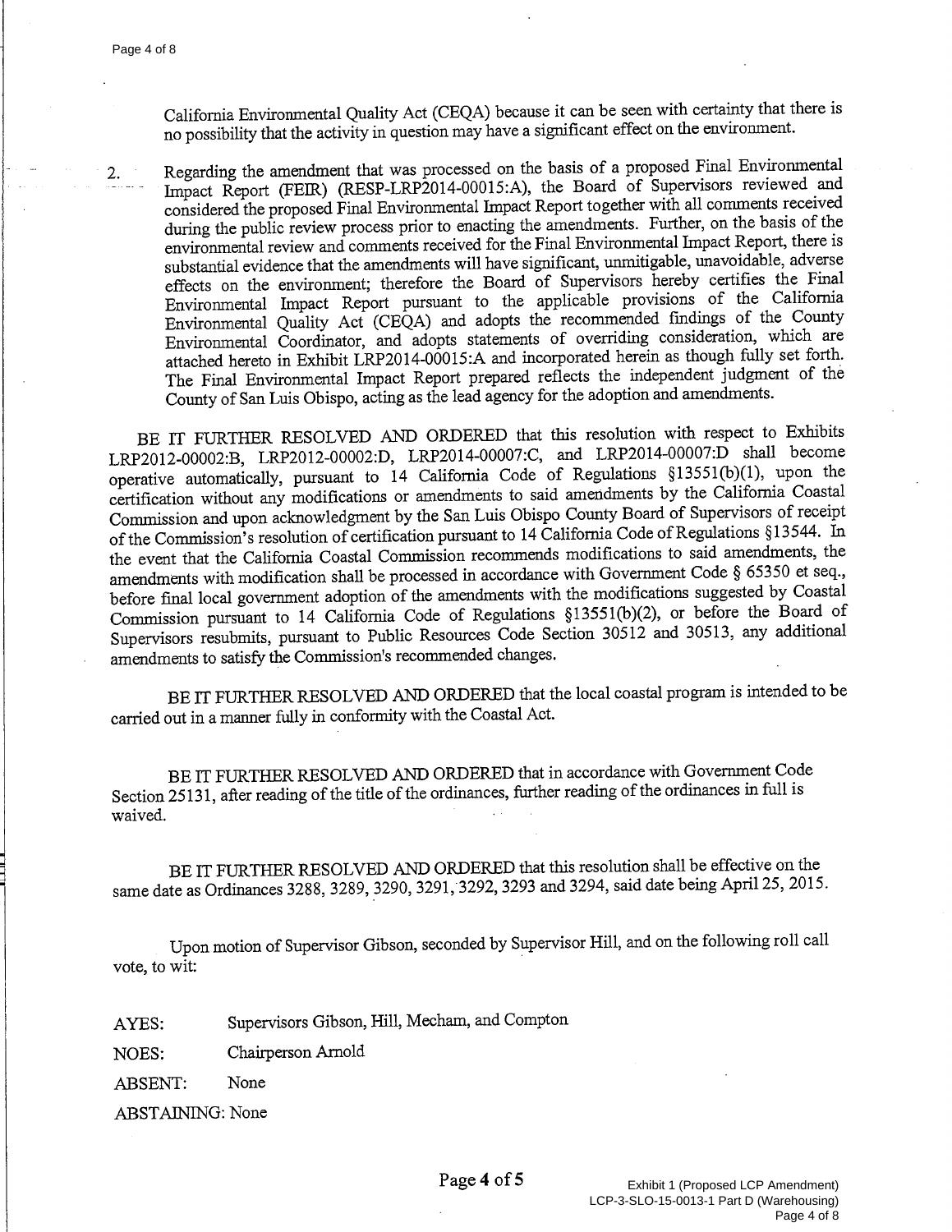#### The foregoing resolution is hereby adopted.

Debbie Arnold

Chairperson of the Board of Supervisors of the County of San Luis Obispo, State of California

#### **ATTEST**

Tommy Gong County Clerk and Ex-Officio Clerk of the Board of Supervisors, County of San Luis Obispo, State of California

By: Annette Ramirez Deputy Clerk

[SEAL]

## APPROVED AS TO FORM AND LEGAL EFFECT:

RITA L. NEAL County Counsel

By: /s/ Timothy McNulty Assistant County Counsel

Dated: March 24, 2015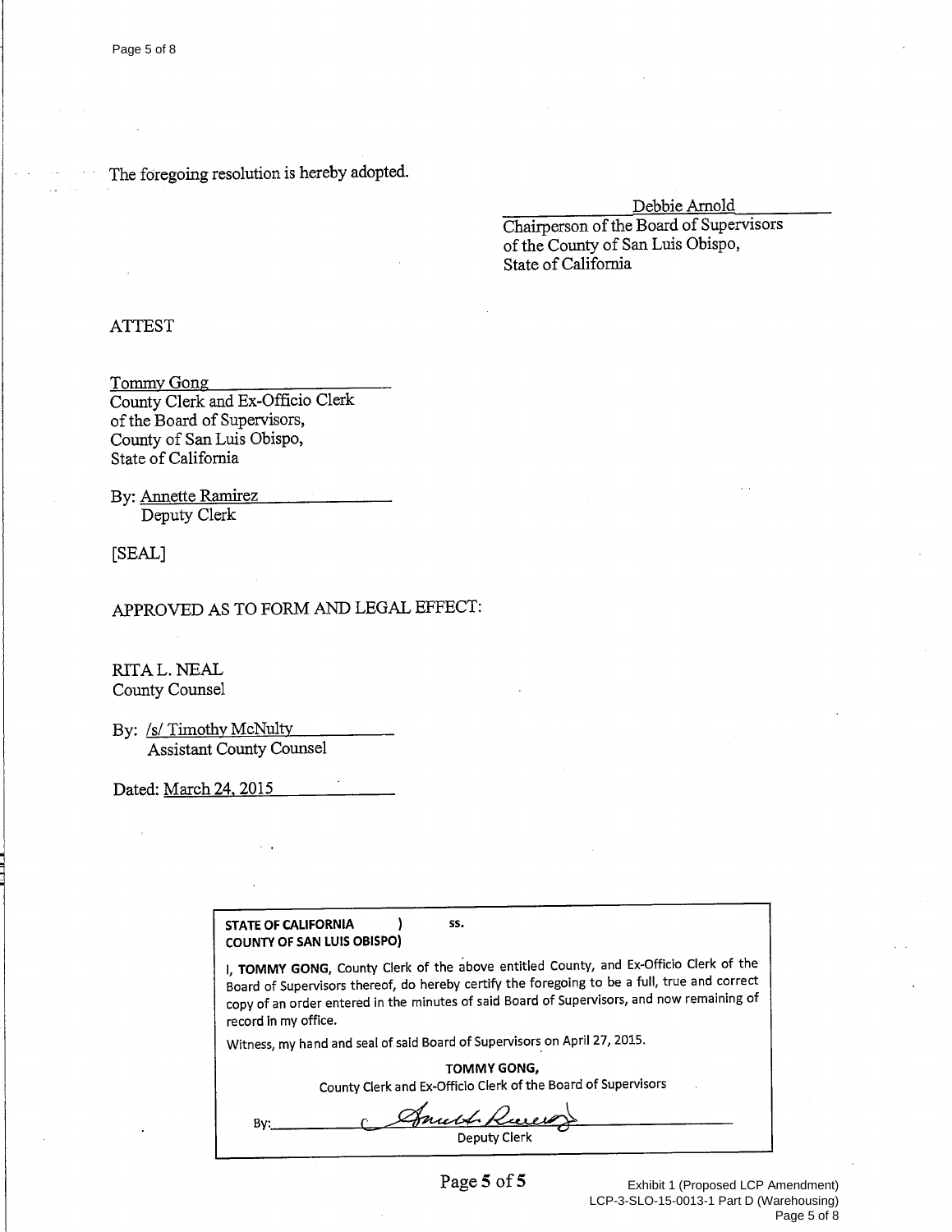# **ATTACHMENT 3 EXHIBIT LRP2014-00007:C** Table O of the Coastal Zone Framework for Planning

Amend Table O of the Coastal Zone Framework for Planning, Land Use Element and Local Coastal Program of the San Luis Obispo County General Plan, Chapter 6, page 6-31, by removing Warehousing as an "S-10" use in the Residential Multi-Family land use category as follows:

| <b>USE GROUP</b>                                            | PAGE NUMBER<br>OF USE       | Agriculture -<br>Prime Soils | Agriculture<br>Non-Prime Soils | Raral Lands | Recreation      | Residential<br>Rural | Residential<br>Subarban | Single-Family<br>Residential | Residential<br>  Multi-Familj | Office &<br>Professional | <b>Commercial</b><br>Resail | Service<br>Connercial | Industrial      | Facilities<br>Public | Open Space |
|-------------------------------------------------------------|-----------------------------|------------------------------|--------------------------------|-------------|-----------------|----------------------|-------------------------|------------------------------|-------------------------------|--------------------------|-----------------------------|-----------------------|-----------------|----------------------|------------|
| <b>D TRANSIENT LODGINGS</b>                                 |                             |                              |                                |             |                 |                      |                         |                              |                               |                          |                             |                       |                 |                      |            |
| Bed & Breakfast Facilities                                  | $6 - 11$<br>$\mathbf{1}$    |                              | $S-12$                         | $S-12-P$    | $S-12-P$        | $S-12-P$             | $S-12$ -P               |                              | $S-12$                        | $S-12$                   | $S-12-P$                    | $S-12$                |                 | $S-12$               |            |
| Homestays                                                   | $6 - 48$<br>5               |                              |                                |             |                 |                      | $S-12$                  | $S-12$                       |                               |                          |                             |                       |                 |                      |            |
| Hotels, Motels                                              | $6 - 45$<br>2               |                              |                                |             | $S-12-P$        |                      |                         |                              |                               | $S-12$                   | $S-12-P$                    | $S-12$                |                 | $S-12$               |            |
| Recreational Vehicle Parks                                  | 31<br>$6 - 55$              |                              |                                |             | $S-I2-P$        |                      |                         |                              |                               |                          | $S-12$                      | $S-12$                |                 | $S-1$                |            |
| Temporary Const. Trailer Park                               | $6 - 59$                    |                              | $S-12$                         | 5-12        |                 | $S-12$               |                         |                              |                               |                          |                             |                       | $S-12$          |                      |            |
| D TRANSPORTATION                                            | $6 - 40$                    | $S-13$                       | $S-13$                         | $S-13$      | $S-13$          | $S-13$               |                         |                              |                               | $S-13$                   |                             | $S-13$                | $S-13$          | $S-13-P$             |            |
| Airfields & Landing Strips                                  |                             |                              |                                |             |                 |                      |                         |                              |                               |                          |                             |                       |                 |                      |            |
|                                                             |                             |                              |                                |             |                 |                      |                         |                              |                               |                          |                             |                       |                 |                      |            |
| Harbors                                                     | $6 - 47$<br>2               |                              |                                |             |                 |                      |                         |                              |                               |                          |                             |                       |                 | $S-1-P$              |            |
| Marine Terminals & Piers                                    | $6 - 50$<br>31<br>$6 - 5 +$ | $S-13$                       | $5-13$                         | $5 - 13$    | $S-5$<br>$S-13$ | $S-13$               | $S-13$                  | $S-13$                       | $S-13$                        | $S-13$                   | $S-13$                      | $S-5$<br>$S-13$       | $S-5$<br>$S-13$ | $S-5-P$<br>$S-13$    |            |
| Pipelines & Transmission Lines<br>Public Utility Facilities | $6 - 55$<br>5               | $S-13$                       | $S-13$                         | $S-13$      |                 | $S-13$               | $S-13$                  | $S-13$                       | $S-13$                        | $S-13$                   | $S-13$                      | $S-13$                | $S-13$          | $\overline{P}$       |            |
| Transit Stations & Terminals                                | $6 - 60$<br>6               |                              |                                |             | $S-2$           |                      |                         |                              |                               | $S-2$                    | $S-2$                       | $S-2$                 | A               | A                    |            |
| Truck Stops                                                 | $6 - 60$                    |                              |                                |             |                 |                      |                         |                              |                               |                          |                             | A                     | A               |                      |            |
| Vehicle & Freight Terminals                                 | $6 - 60$<br>s               |                              |                                |             |                 |                      |                         |                              |                               |                          |                             | A                     | A               |                      |            |
| Vehicle Storage                                             | 9<br>$6 - 60$               |                              |                                |             | $S-13$          |                      |                         |                              |                               | $S-13$                   | $S-13$                      | $\mathbf{P}$          | A               | A                    |            |
|                                                             |                             |                              |                                |             |                 |                      |                         |                              |                               |                          |                             |                       |                 |                      |            |
| K) WHOLESALE TRADE<br>Warehousing                           | 6-60                        |                              | $S-19$                         | $S-19$      |                 |                      |                         |                              | مبء                           |                          |                             | $\mathbf P$           | A               | A                    |            |

#### Page 1 of 1

Page 7 of 17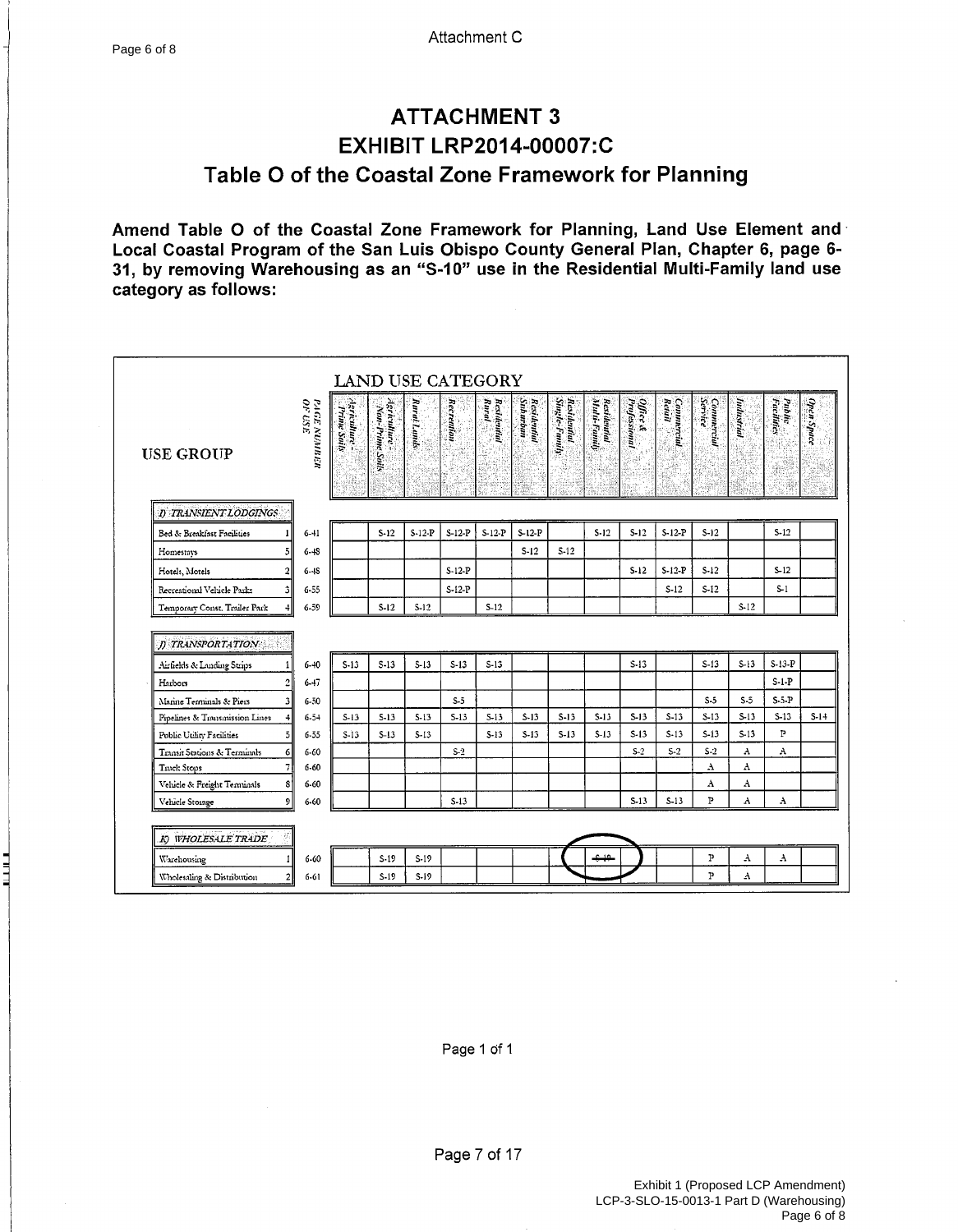# **EXHIBIT LRP2014-00007:D**

ORDINANCE NO. 3293

## AN ORDINANCE AMENDING THE SAN LUIS OBISPO COUNTY COASTAL ZONE LAND USE ORDINANCE, TITLE 23 OF THE COUNTY CODE, RELATIVE TO MINI-STORAGE WAREHOUSE FACILITIES IN THE RESIDENTIAL MULTI-FAMILY LAND USE CATEGORY

The Board of Supervisors of the County of San Luis Obispo ordains as follows:

Section 23.08.402, Warehousing, of the Coastal Zone Land Use SECTION 1: Ordinance. Title 23 of the San Luis Obispo County Code, is hereby amended to read as follows:

23.08.402 - Warehousing: The standards of this section apply to warehouse uses in the Agriculture and Rural Lands land use categories.

Limitation on use. Warehousing uses in the Agriculture and Rural Lands categories are a. is limited to storage facilities that support approved agricultural production or processing operations conducted on the same site.

SECTION 2: This project is covered by the general rule that CEQA applies only to projects which have the potential for causing a significant effect on the environment. It can be seen with certainty that there is no possibility that this project may have a significant effect on the environment; therefore, the activity is not subject to CEQA. [Reference: State CEQA Guidelines sec. 15061(b)(3), General Rule Exemption]

SECTION 3: If any section, subsection, clause, phrase or portion of this ordinance is for any reason held to be invalid or unconstitutional by the decision of a court of competent jurisdiction, such decision shall not affect the validity or constitutionality of the remaining portion of this ordinance. The Board of Supervisors hereby declares that it would have passed this ordinance and each section, subsection, clause, phrase or portion thereof irrespective of the fact that any one or more sections, subsections, sentences, clauses, phrases or portions be declared invalid or unconstitutional.

SECTION 4: The Local Coastal Program is intended to be carried out in a manner fully in conformity with the Coastal Act.

SECTION 5: This amendment shall become operative automatically, pursuant to 14 California Code of Regulations Section 13551(b)(1), upon the certification without any modifications to said amendments by the California Coastal Commission and upon acknowledgement by the San Luis Obispo County Board of Supervisors of receipt of the Commission's resolution of certification pursuant to 14 California Code of Regulations Section 13544. In the event that the California Coastal Commission recommends modifications to said amendments, the amendments with modification shall be processed in accordance with Government Code Section 65350 et seq., before final local government adoption of the amendments with modifications suggested by the Coastal Commission pursuant to 14 California Code of Regulations Section 13551(b)(2), or before the Board of Supervisors resubmits, pursuant to Public Resources Code Sections 30512 and 30513, any additional amendments to satisfy the Commission's recommended changes.

SECTION 6: This ordinance shall take effect and be in full force on and after 30 days from the date of its passage hereof. Before the expiration of 15 days after the adoption of this ordinance by the San Luis Obispo County Board of Supervisors, it shall be published once in a newspaper of general circulation published in the County of  $\frac{1}{2}$  and  $\frac{1}{2}$  wisp  $\frac{1}{2}$  has  $\frac{1}{2}$  and  $\frac{1}{2}$  and  $\frac{1}{2}$  and  $\frac{1}{2}$  and  $\frac{1}{2}$  and  $\frac{1}{2}$  and  $\frac{1}{2}$  and  $\frac{1}{2}$  and  $\frac{1}{$ 

LCP-3-SLO-15-0013-1 Part D (Warehousing)

Page 7 of 8